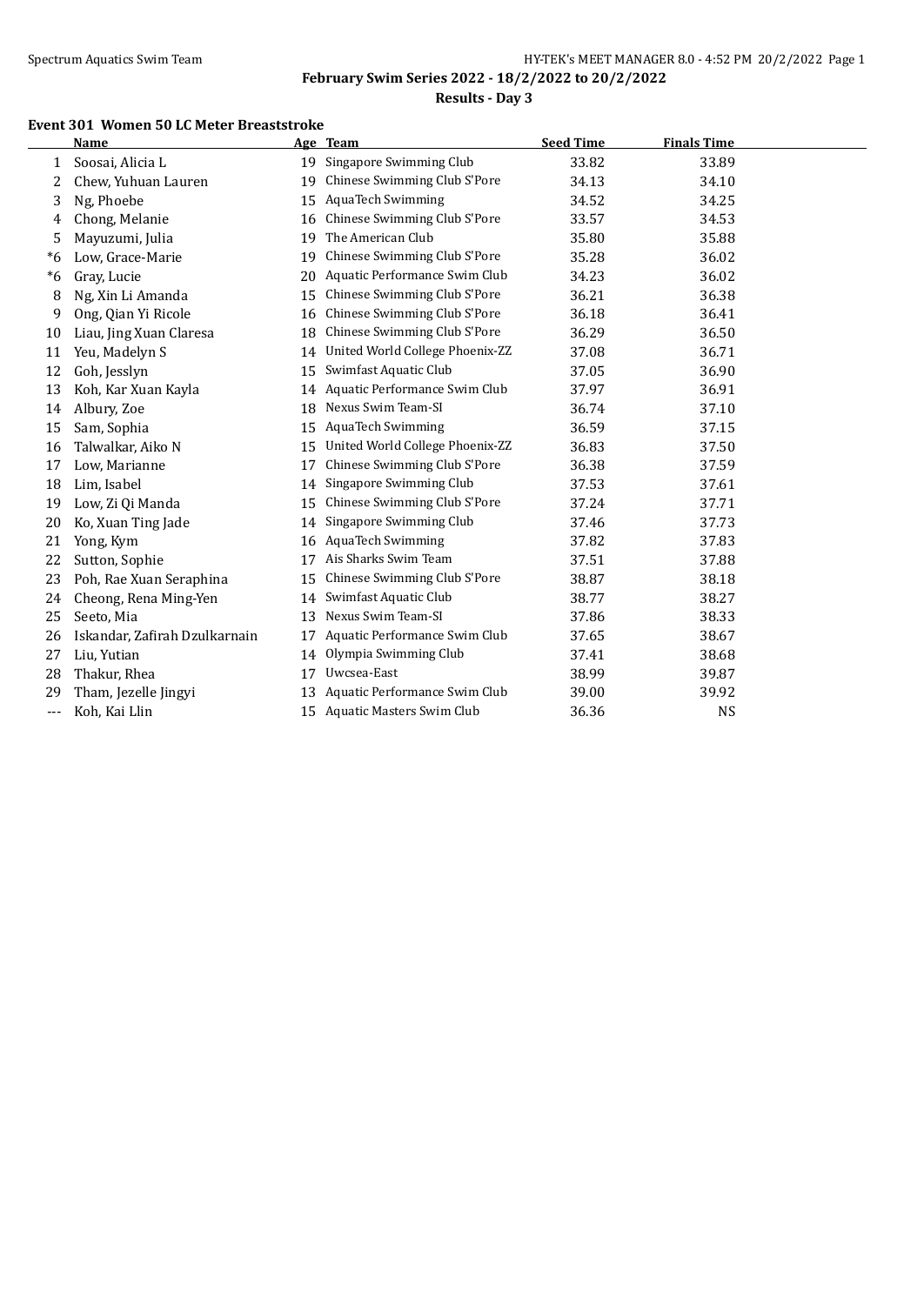**Results - Day 3**

#### **Event 302 Men 50 LC Meter Breaststroke**

|              | <b>Name</b>              |    | Age Team                         | <b>Seed Time</b> | <b>Finals Time</b> |  |
|--------------|--------------------------|----|----------------------------------|------------------|--------------------|--|
| $\mathbf{1}$ | Cheong, Ee Seng Nicholas |    | 20 Chinese Swimming Club S'Pore  | 28.85            | 29.39              |  |
| 2            | Yoong, Jia Zhong Jadon   | 17 | Swimfast Aquatic Club            | 29.87            | 29.61              |  |
| 3            | Lin, Hayden              |    | 17 AquaTech Swimming             | 30.22            | 30.16              |  |
| 4            | Ong, Wei Ern Jordan      | 17 | Ace Swim Club                    | 29.72            | 30.36              |  |
| 5            | Lim, Yong-Jie Joshua     | 17 | Chinese Swimming Club S'Pore     | 30.72            | 30.38              |  |
| 6            | Ng, Yi Wang              | 16 | Aquatic Performance Swim Club    | 30.73            | 30.71              |  |
| 7            | Choo, Marcus Zhengxiang  | 15 | Aquatic Performance Swim Club    | 30.72            | 30.79              |  |
| 8            | Clements, Jasper         | 18 | Uwcsea-East                      | 31.45            | 31.04              |  |
| 9            | Tan, Quentin             |    | 17 X Lab                         | 30.81            | 31.15              |  |
| 10           | Martynyuk, Ivan          | 15 | Aquatic Performance Swim Club    | 31.33            | 31.30              |  |
| 11           | Ko, Qi Hao Jayden        | 16 | Singapore Swimming Club          | 31.37            | 31.48              |  |
| 12           | Tan, Ian                 | 22 | Ace Swim Club                    | 32.15            | 31.54              |  |
| 13           | Lim, Tao Yuan Ryan       | 21 | Swimfast Aquatic Club            | 31.42            | 31.62              |  |
| 14           | Yeoh, Justin Quinton     | 15 | Aquatic Performance Swim Club    | 31.38            | 31.63              |  |
| 15           | Lee, Ka Shing Jonathan   | 17 | AquaTech Swimming                | 32.38            | 31.68              |  |
| 16           | Ramirez, Kobe C          |    | 16 X Lab                         | 32.07            | 31.74              |  |
| 17           | Chua, Tristan            | 15 | AquaTech Swimming                | 31.85            | 31.79              |  |
| 18           | Tay, Ethan               | 15 | Chinese Swimming Club S'Pore     | 32.90            | 32.03              |  |
| 19           | Song, Ansel              | 15 | Uwcsea-East                      | 33.40            | 32.06              |  |
| 20           | Ng, Reyes                | 15 | <b>AquaTech Swimming</b>         | 32.85            | 32.07              |  |
| 21           | Ho, Chong yan            |    | 14 AquaTech Swimming             | 32.78            | 32.25              |  |
| 22           | Mikael, Deryl            | 18 | Aquatic Performance Swim Club    | 32.75            | 32.33              |  |
| 23           | Shah, Rahul Viren        | 15 | Singapore Swimming Club          | 32.38            | 32.34              |  |
| 24           | Illingworth, James       | 19 | United World College Phoenix-ZZ  | 32.12            | 32.36              |  |
| 25           | Makela, Rasmus P         | 18 | Uwcsea-East                      | 31.03            | 32.44              |  |
| 26           | Scheinemann, Luka        |    | 15 AquaTech Swimming             | 33.55            | 32.49              |  |
| 27           | Thorman, Harri           | 19 | <b>AquaTech Swimming</b>         | 32.92            | 32.62              |  |
| 28           | Ng, Hong Jun             | 19 | Red Dot Penguins                 | 33.44            | 32.74              |  |
| 29           | Lee, Kang YU Ted         | 17 | Singapore Swimming Club          | 32.80            | 32.80              |  |
| 30           | Goh, Bryan               | 23 | Ace Swim Club                    | 32.16            | 32.83              |  |
| $*31$        | Yew, Kelvin              | 51 | Aquatic Performance Swim Club    | 31.54            | 33.17              |  |
| $*31$        | Birch, Oliver            | 15 | Uwcsea-East                      | 33.44            | 33.17              |  |
| 33           | Kew, Zhi Guang Gabriel   | 15 | Chinese Swimming Club S'Pore     | 32.93            | 33.20              |  |
| 34           | Jermyn, Fynn             |    | 17 AquaTech Swimming             | 32.68            | 33.39              |  |
| 35           | Lok, Clarence            | 20 | <b>AquaTech Swimming</b>         | 33.35            | 33.81              |  |
| 36           | Wong, Jeremy             |    | 16 Aquatic Performance Swim Club | 33.60            | 34.29              |  |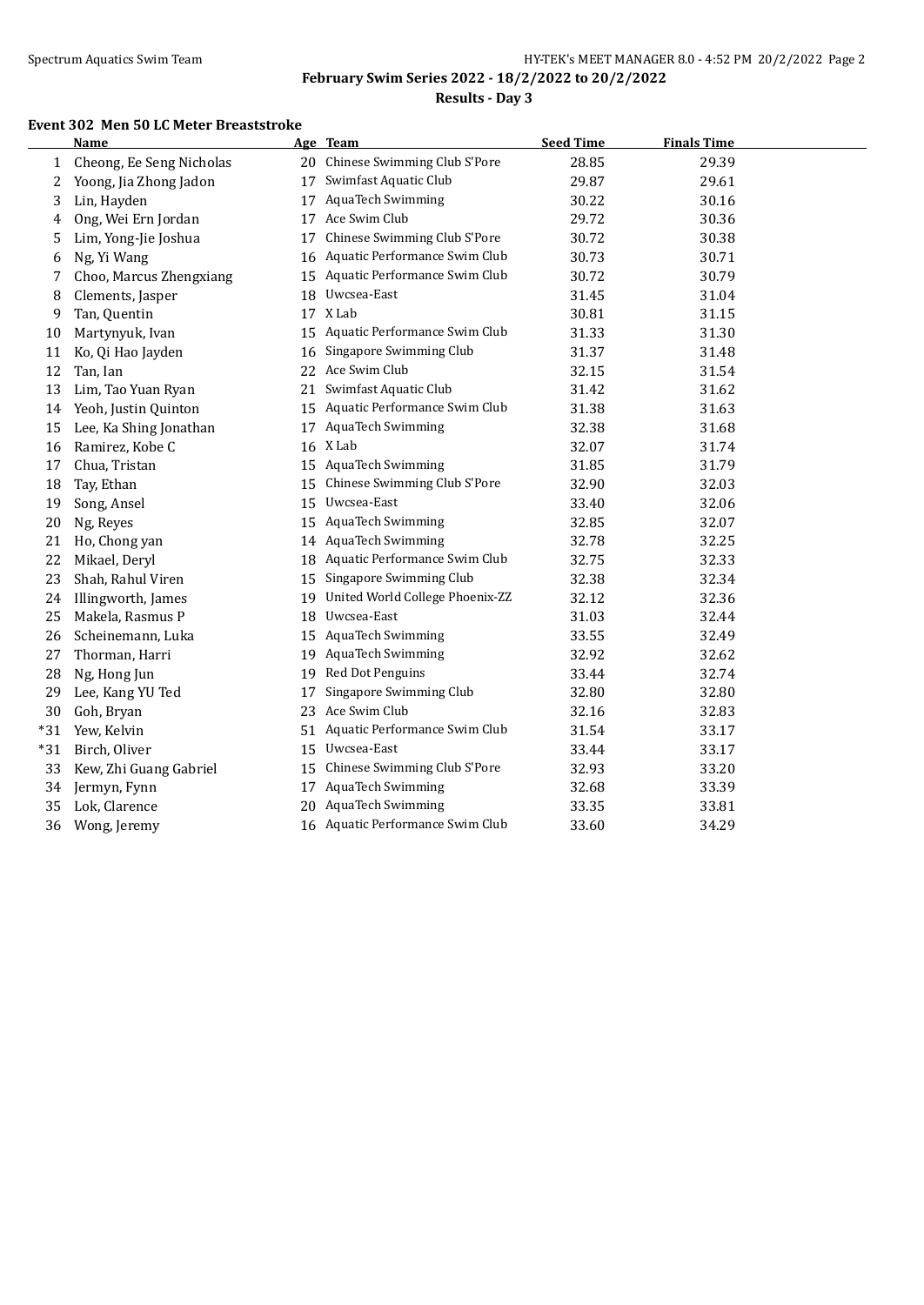$\overline{a}$ 

### **February Swim Series 2022 - 18/2/2022 to 20/2/2022 Results - Day 3**

#### **Event 303 Women 100 LC Meter Freestyle**

|    | <b>Name</b>                  | Age Team                         | <b>Seed Time</b> | <b>Finals Time</b> |  |
|----|------------------------------|----------------------------------|------------------|--------------------|--|
|    | Lim, Xiang Qi Amanda         | 29 Swimfast Aquatic Club         | 56.34            | 56.82              |  |
|    | 27.10                        | 56.82 (29.72)                    |                  |                    |  |
| 2  | Quah, Ting Wen               | 30 Swimfast Aquatic Club         | 55.40            | 56.91              |  |
|    | 27.30                        | 56.91 (29.61)                    |                  |                    |  |
| 3  | Quah, Jing Wen               | 22 Swimfast Aquatic Club         | 56.07            | 57.03              |  |
|    | 26.85                        | 57.03 (30.18)                    |                  |                    |  |
| 4  | Chan, Zi Yi                  | 21 Chinese Swimming Club S'Pore  | 56.78            | 57.34              |  |
|    | 27.73                        | 57.34 (29.61)                    |                  |                    |  |
| 5  | Chan, Shi Min Nur Marina     | 25 Chinese Swimming Club S'Pore  | 57.30            | 58.02              |  |
|    | 27.63                        | 58.02 (30.39)                    |                  |                    |  |
| 6  | Loughnan, Millie             | 17 AquaTech Swimming             | NT               | 58.82              |  |
|    | 28.29                        | 58.82 (30.53)                    |                  |                    |  |
| 7  | Yip, Sarah Angelique         | 19 Singapore Swimming Club       | 58.34            | 1:00.39            |  |
|    | 29.26                        | 1:00.39 (31.13)                  |                  |                    |  |
| 8  | Poh, Wen Ee                  | 17 Chinese Swimming Club S'Pore  | 1:02.69          | 1:00.49            |  |
|    | 29.41                        | 1:00.49 (31.08)                  |                  |                    |  |
| 9  | Mak, Elyza                   | 16 Aquarian Aquatic School       | 1:00.41          | 1:00.74            |  |
|    | 29.54                        | 1:00.74 (31.20)                  |                  |                    |  |
| 10 | Ling, Sze Yi Trina           | 17 Aquatic Masters Swim Club     | 1:00.73          | 1:00.82            |  |
|    | 29.23                        | 1:00.82 (31.59)                  |                  |                    |  |
| 11 | Ong, Naomi                   | 16 Singapore Swimming Club       | 1:00.00          | 1:00.90            |  |
|    | 29.30                        | 1:00.90 (31.60)                  |                  |                    |  |
| 12 | Chang, Nou Nou               | 17 AquaTech Swimming             | 1:03.04          | 1:00.96            |  |
|    | 29.10                        | 1:00.96 (31.86)                  |                  |                    |  |
|    | 13 Ring, Nathalie            | 13 AquaTech Swimming             | 1:02.40          | 1:01.12            |  |
|    | 29.58                        | 1:01.12 (31.54)                  |                  |                    |  |
|    | *14 Leong, Kaitlyn Alexandra | 16 Swimfast Aquatic Club         | 1:01.72          | 1:01.30            |  |
|    | 29.10                        | 1:01.30 (32.20)                  |                  |                    |  |
|    | *14 Sullivan, Maile          | 15 Aquatic Performance Swim Club | 1:00.66          | 1:01.30            |  |
|    | 29.88                        | 1:01.30 (31.42)                  |                  |                    |  |
|    | *16 Lee, Xin Ru Charmaine    | 19 SwimDolphia Aquatic School    | 1:01.13          | 1:01.44            |  |
|    | 29.17                        | 1:01.44 (32.27)                  |                  |                    |  |
|    | *16 Martin, Nea              | 16 Uwcsea-East                   | 1:00.45          | 1:01.44            |  |
|    | 29.45                        | 1:01.44 (31.99)                  |                  |                    |  |
|    | 18 Soosai, Alicia L          | 19 Singapore Swimming Club       | 1:01.32          | 1:01.45            |  |
|    | 29.51                        | 1:01.45 (31.94)                  |                  |                    |  |
|    | 19 Yeoh, Yeann               | 16 AquaTech Swimming             | 1:00.89          | 1:01.85            |  |
|    | 29.17                        | 1:01.85 (32.68)                  |                  |                    |  |
| 20 | Yee, In Yi Avril             | 17 Olympia Swimming Club         | 1:01.13          | 1:02.12            |  |
|    | 30.35                        | 1:02.12 (31.77)                  |                  |                    |  |
| 21 | Tan, Eliza                   | 15 Ais Sharks Swim Team          | 1:02.05          | 1:02.22            |  |
|    | 29.44                        | 1:02.22 (32.78)                  |                  |                    |  |
| 22 | Chew, Yuhuan Lauren          | 19 Chinese Swimming Club S'Pore  | 1:01.95          | 1:02.26            |  |
|    | 29.96                        | 1:02.26 (32.30)                  |                  |                    |  |
| 23 | Loo, Chloe I                 | 15 AquaTech Swimming             | 1:02.89          | 1:02.33            |  |
|    | 29.51                        | 1:02.33 (32.82)                  |                  |                    |  |
| 24 | Tan, Tirzah                  | 17 Swimfast Aquatic Club         | 1:01.84          | 1:02.42            |  |
|    | 29.63                        | 1:02.42 (32.79)                  |                  |                    |  |
| 25 | Lee, Jeriel                  | 13 Singapore Swimming Club       | 1:02.83          | 1:02.48            |  |
|    | 29.76                        | 1:02.48 (32.72)                  |                  |                    |  |
| 26 | Leong, Jing Ping, Crystal    | 18 SwimDolphia Aquatic School    | 1:02.75          | 1:02.55            |  |
|    | 30.35                        | 1:02.55 (32.20)                  |                  |                    |  |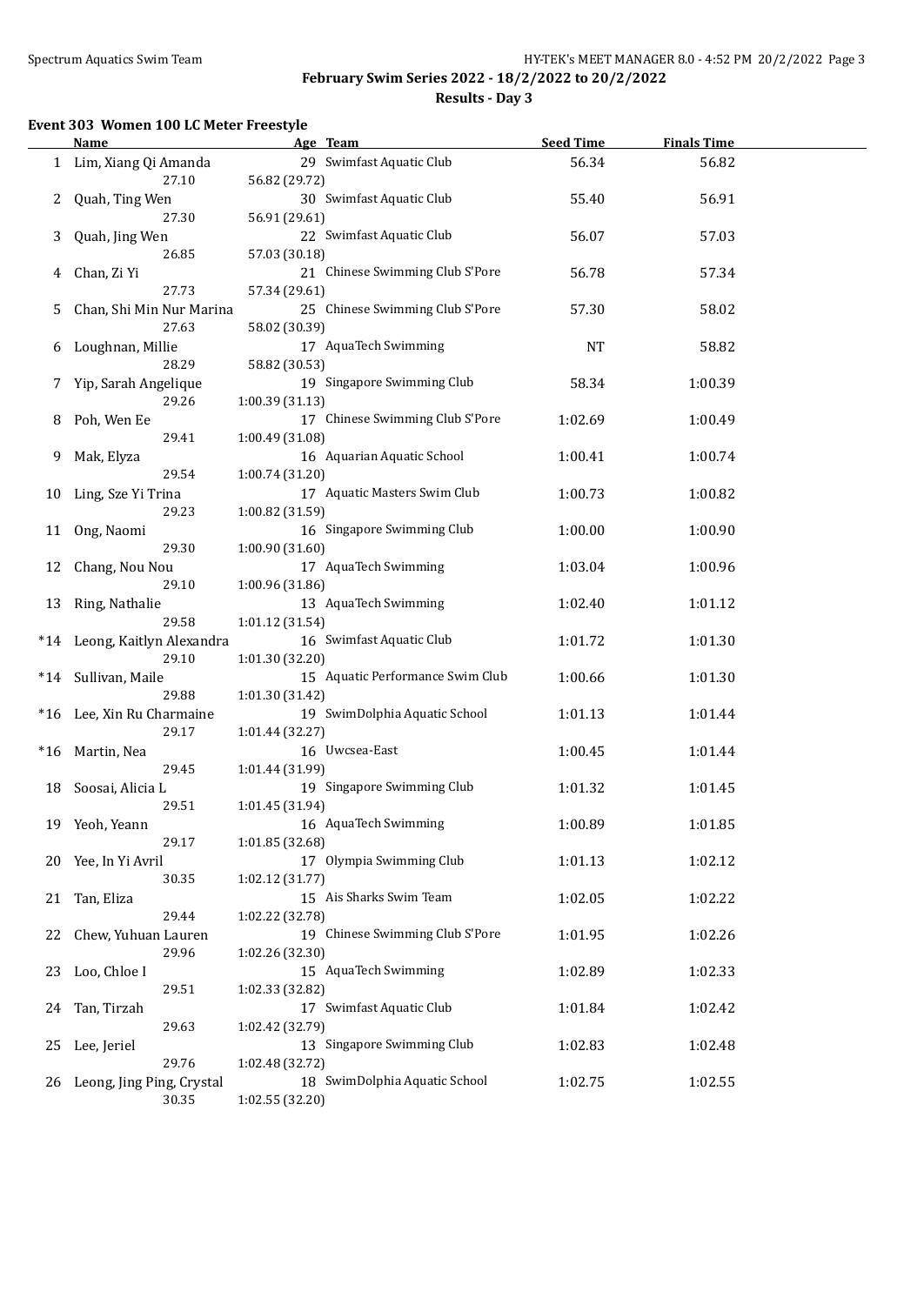# **(Event 303 Women 100 LC Meter Freestyle)**

|    | Name                   | Age Team                        | <b>Seed Time</b> | <b>Finals Time</b> |  |
|----|------------------------|---------------------------------|------------------|--------------------|--|
| 27 | Lim, Wan Ting          | 16 Swimfast Aquatic Club        | 1:01.80          | 1:02.62            |  |
|    | 30.28                  | 1:02.62 (32.34)                 |                  |                    |  |
| 28 | YE, Rou Jing           | 18 SwimDolphia Aquatic School   | 1:01.63          | 1:02.89            |  |
|    | 29.74                  | 1:02.89(33.15)                  |                  |                    |  |
| 29 | Low, Grace-Marie       | 19 Chinese Swimming Club S'Pore | 1:01.24          | 1:03.01            |  |
|    | 29.83                  | 1:03.01(33.18)                  |                  |                    |  |
| 30 | Chua, Xin Ting, Claire | 15 SwimDolphia Aquatic School   | 1:03.44          | 1:03.31            |  |
|    | 30.43                  | 1:03.31 (32.88)                 |                  |                    |  |
| 31 | Bretting, Avery        | 16 The American Club            | 1:02.93          | 1:03.74            |  |
|    | 30.18                  | 1:03.74(33.56)                  |                  |                    |  |
| 32 | Gritti, Isabella       | 18 Uwcsea-East                  | 1:03.05          | 1:03.88            |  |
|    | 30.49                  | 1:03.88 (33.39)                 |                  |                    |  |
| 33 | Lee, Pei Ee Chevonne   | 21 SwimDolphia Aquatic School   | 1:03.97          | 1:03.92            |  |
|    | 31.05                  | 1:03.92 (32.87)                 |                  |                    |  |
| 34 | Loy, Min Min           | 14 Singapore Swimming Club      | 1:03.88          | 1:03.96            |  |
|    | 31.15                  | 1:03.96 (32.81)                 |                  |                    |  |
| 35 | Lopin, Maia            | 16 Uwcsea-East                  | 1:04.01          | 1:04.12            |  |
|    | 30.34                  | 1:04.12 (33.78)                 |                  |                    |  |
| 36 | Tan, Song Ci Charla    | 18 Chinese Swimming Club S'Pore | 1:02.86          | 1:04.46            |  |
|    | 30.90                  | 1:04.46(33.56)                  |                  |                    |  |
| 37 | Albury, Holly          | 17 Ais Sharks Swim Team         | 1:04.15          | 1:04.79            |  |
|    | 31.58                  | 1:04.79 (33.21)                 |                  |                    |  |
|    |                        |                                 |                  |                    |  |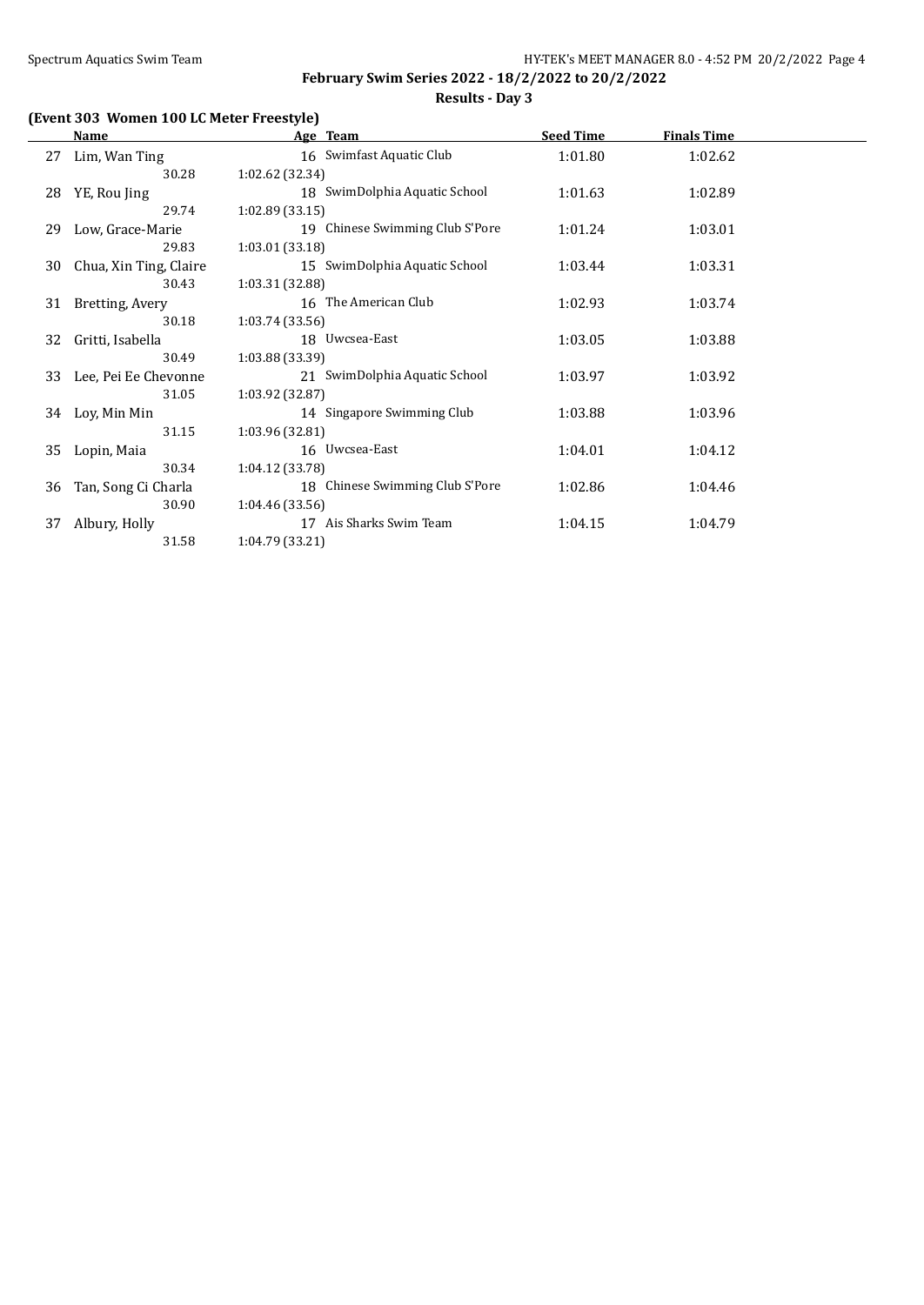l.

### **February Swim Series 2022 - 18/2/2022 to 20/2/2022 Results - Day 3**

#### **Event 304 Men 100 LC Meter Freestyle**

|       | <b>Name</b>            | Age Team                         | <b>Seed Time</b> | <b>Finals Time</b> |  |
|-------|------------------------|----------------------------------|------------------|--------------------|--|
|       | 1 Tan, Jonathan        | 20 AquaTech Swimming             | 49.07            | 49.74              |  |
|       | 23.98                  | 49.74 (25.76)                    |                  |                    |  |
| 2     | Quah, Zheng Wen        | 26 Swimfast Aquatic Club         | 49.30            | 49.95              |  |
|       | 23.96                  | 49.95 (25.99)                    |                  |                    |  |
|       |                        |                                  |                  |                    |  |
| 3     | Lim, Glen              | 20 AquaTech Swimming             | 50.29            | 50.77              |  |
|       | 24.71                  | 50.77 (26.06)                    |                  |                    |  |
| 4     | Azman, Ardi            | 19 Aquarian Aquatic School       | 50.59            | 51.17              |  |
|       | 24.65                  | 51.17 (26.52)                    |                  |                    |  |
| 5.    | Ang, Li Mitchell       | 19 Aquatic Masters Swim Club     | 50.87            | 52.05              |  |
|       | 25.57                  | 52.05 (26.48)                    |                  |                    |  |
| 6     | Ang, Wei Maximillian   | 21 Aquatic Masters Swim Club     | 51.26            | 52.22              |  |
|       | 25.22                  | 52.22 (27.00)                    |                  |                    |  |
| 7     | Tang, Shaojun Samuel   | 22 Ace Swim Club                 | 52.89            | 52.23              |  |
|       | 25.34                  | 52.23 (26.89)                    |                  |                    |  |
| 8     | Mori, Motohide         | 30 Aquatic Performance Swim Club | 49.98            | 52.30              |  |
|       | 25.05                  | 52.30 (27.25)                    |                  |                    |  |
| 9     | Loo, Russell           | 17 AquaTech Swimming             | 53.86            | 52.39              |  |
|       | 25.01                  | 52.39 (27.38)                    |                  |                    |  |
| 10    | Neo, Wei Wen Randall   | 17 Chinese Swimming Club S'Pore  | 52.55            | 52.82              |  |
|       | 25.24                  | 52.82 (27.58)                    |                  |                    |  |
|       |                        | 20 Elite Swim Swim               | 53.37            |                    |  |
| 11    | Tan, Luke              |                                  |                  | 53.14              |  |
|       | 25.88                  | 53.14 (27.26)                    |                  |                    |  |
| 12    | Thorman, Harri         | 19 AquaTech Swimming             | 55.41            | 53.93              |  |
|       | 25.63                  | 53.93 (28.30)                    |                  |                    |  |
| 13    | Lium, Jerald           | 18 Aquatic Masters Swim Club     | 53.77            | 54.02              |  |
|       | 26.25                  | 54.02 (27.77)                    |                  |                    |  |
|       | 14 Lim, Marc           | 16 AquaTech Swimming             | 55.86            | 54.11              |  |
|       | 26.00                  | 54.11 (28.11)                    |                  |                    |  |
| 15    | Chee, Alden            | 18 Swimfast Aquatic Club         | 54.29            | 54.26              |  |
|       | 26.49                  | 54.26 (27.77)                    |                  |                    |  |
| 16    | Chrisstoffels, Niels   | 18 Nexus Swim Team-SI            | 53.01            | 54.32              |  |
|       | 26.48                  | 54.32 (27.84)                    |                  |                    |  |
| 17    | Fo, En Rui             | 17 AquaTech Swimming             | 53.81            | 54.37              |  |
|       | 26.06                  | 54.37 (28.31)                    |                  |                    |  |
| $*18$ | Tan, Jon Heng Sheldon  | 17 AquaTech Swimming             | 53.50            | 54.65              |  |
|       | 26.66                  | 54.65 (27.99)                    |                  |                    |  |
| $*18$ | Seah, Lucas            | 16 Aquatic Performance Swim Club | 54.32            | 54.65              |  |
|       | 26.14                  | 54.65 (28.51)                    |                  |                    |  |
| 20    | Lee, Man Tim           | 28 Singapore Swimming Club       | 53.88            | 54.68              |  |
|       | 25.96                  | 54.68 (28.72)                    |                  |                    |  |
| 21    | Yoong, Jia Zhong Jadon | 17 Swimfast Aquatic Club         | 54.99            | 54.94              |  |
|       | 26.07                  | 54.94 (28.87)                    |                  |                    |  |
|       |                        | 18 AquaTech Swimming             |                  |                    |  |
| 22    | Schlicht, Nathan       |                                  | 55.37            | 55.06              |  |
|       | 27.02                  | 55.06 (28.04)                    |                  |                    |  |
| 23    | Yeoh, Justin Quinton   | 15 Aquatic Performance Swim Club | 55.91            | 55.30              |  |
|       | 25.87                  | 55.30 (29.43)                    |                  |                    |  |
| 24    | Fong, Fredrick         | 17 Singapore Island Country Club | 55.85            | 55.31              |  |
|       | 26.24                  | 55.31 (29.07)                    |                  |                    |  |
| 25    | Donov, Kirill          | 17 Uwcsea-East                   | 55.23            | 55.39              |  |
|       | 26.58                  | 55.39 (28.81)                    |                  |                    |  |
| 26    | Tan, Bradley           | 20 AquaTech Swimming             | 54.02            | 55.53              |  |
|       | 27.00                  | 55.53 (28.53)                    |                  |                    |  |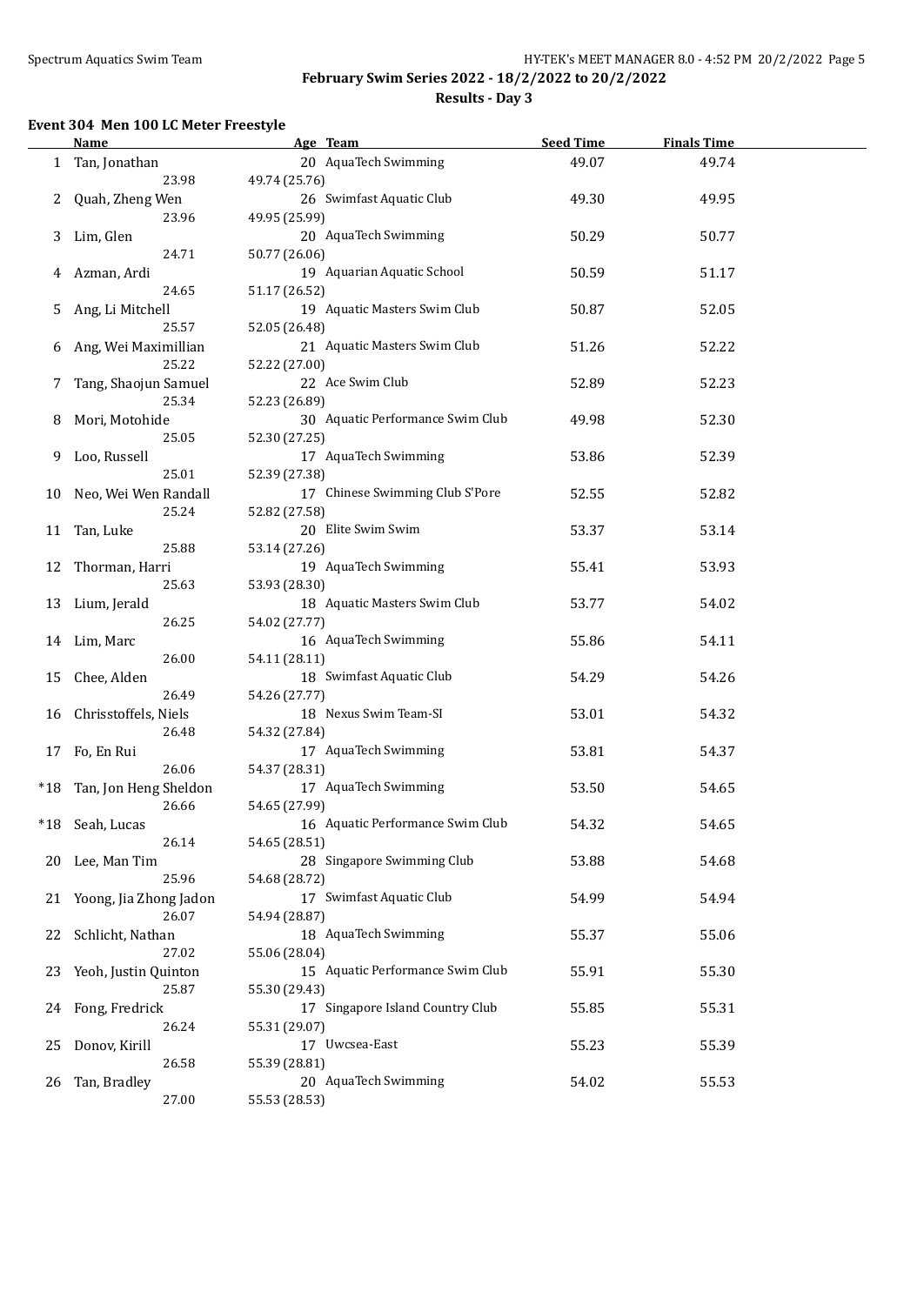# **(Event 304 Men 100 LC Meter Freestyle)**

|       | Name                    |                | Age Team                        | <b>Seed Time</b> | <b>Finals Time</b> |  |
|-------|-------------------------|----------------|---------------------------------|------------------|--------------------|--|
| 27    | Makela, Rasmus P        |                | 18 Uwcsea-East                  | 54.30            | 55.73              |  |
|       | 26.81                   | 55.73 (28.92)  |                                 |                  |                    |  |
| 28    | Ng, Bryan Kuan Eng      |                | 18 Swimfast Aquatic Club        | 55.66            | 57.25              |  |
|       | 27.34                   | 57.25 (29.91)  |                                 |                  |                    |  |
| 29    | Lin, Hayden             | 17             | <b>AquaTech Swimming</b>        | 54.30            | 1:05.01            |  |
|       | 30.30                   | 1:05.01(34.71) |                                 |                  |                    |  |
|       | Lee, Mikkel Jun Jie     | 20             | Chinese Swimming Club S'Pore    | 49.96            | <b>NS</b>          |  |
| $---$ | YU, Lennon              |                | 16 SwimDolphia Aquatic School   | 56.17            | <b>NS</b>          |  |
| $---$ | Schuster, Connor        | 17             | Aquatic Performance Swim Club   | 51.76            | <b>NS</b>          |  |
| $---$ | Diermayr, Lucas         | 18             | United World College Phoenix-ZZ | 55.52            | <b>NS</b>          |  |
| $---$ | Lai, Malcolm Cheng Han  | 18             | Elite Swim Swim                 | 55.37            | <b>NS</b>          |  |
|       | Koo, Yingxuan Gabriel   |                | Aquatic Performance Swim Club   | 53.79            | <b>NS</b>          |  |
| $---$ | Schooling, Joseph Isaac |                | Chinese Swimming Club S'Pore    | 49.84            | <b>NS</b>          |  |
|       |                         |                |                                 |                  |                    |  |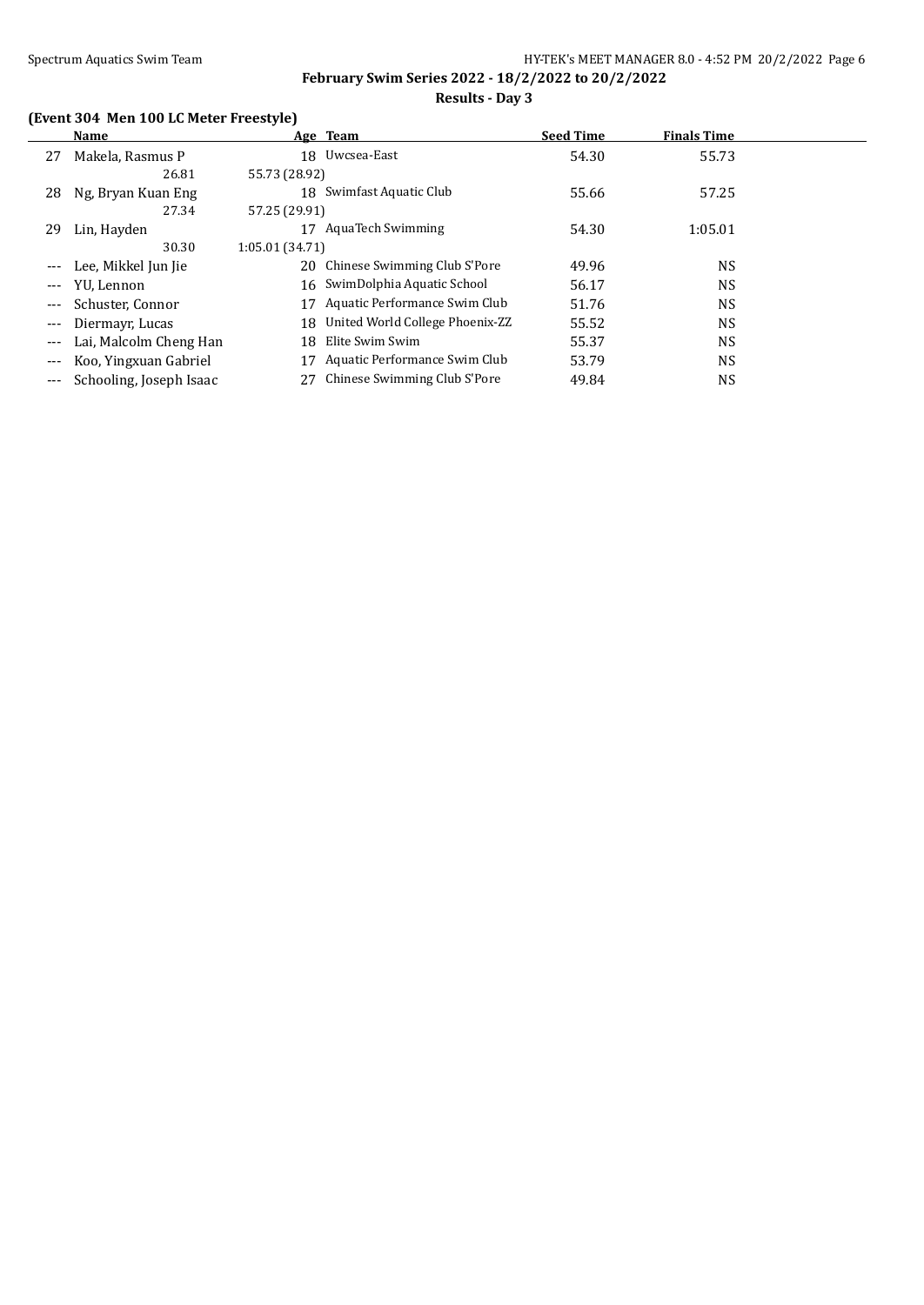#### **Event 305 Women 200 LC Meter Backstroke**

|    | <b>Name</b>               | Age Team                                                                | <b>Seed Time</b> | <b>Finals Time</b> |  |
|----|---------------------------|-------------------------------------------------------------------------|------------------|--------------------|--|
|    | 1 Yeo, Bonnie             | 18 Chinese Swimming Club S'Pore                                         | 2:20.90          | 2:24.02            |  |
|    | 32.73                     | 1:08.73(36.00)<br>1:46.16 (37.43)                                       | 2:24.02 (37.86)  |                    |  |
|    | 2 Tan, Song Ci Charla     | 18 Chinese Swimming Club S'Pore                                         | 2:30.08          | 2:28.43            |  |
|    | 34.91                     | 1:13.11(38.20)<br>1:51.43 (38.32)                                       | 2:28.43 (37.00)  |                    |  |
|    | 3 Liew, Li-Shan Chantal   | 24 Singapore Swimming Club                                              | 2:18.66          | 2:28.87            |  |
|    | 34.47                     | 1:12.08 (37.61)<br>1:50.18 (38.10)                                      | 2:28.87 (38.69)  |                    |  |
|    | 4 Rachmadi, Carol         | 17 Aquatic Performance Swim Club                                        | 2:21.20          | 2:29.57            |  |
|    | 35.32                     | 1:14.05 (38.73)<br>1:52.34 (38.29)                                      | 2:29.57 (37.23)  |                    |  |
|    | YE, Rou Jing              | 18 SwimDolphia Aquatic School                                           | 2:39.49          | 2:31.81            |  |
| 5. | 34.39                     |                                                                         |                  |                    |  |
|    |                           | 1:13.14(38.75)<br>1:52.91 (39.77)<br>18 United World College Phoenix-ZZ | 2:31.81 (38.90)  |                    |  |
| 6  | Talwalkar, Emiko N        |                                                                         | 2:26.89          | 2:33.34            |  |
|    | 33.37                     | 1:11.69 (38.32)<br>1:51.98 (40.29)                                      | 2:33.34 (41.36)  |                    |  |
|    | 7 Hau, Ryae Ning Joella   | 16 Ace Swim Club                                                        | 2:32.86          | 2:33.50            |  |
|    | 35.00                     | 1:53.63 (39.59)<br>1:14.04 (39.04)                                      | 2:33.50 (39.87)  |                    |  |
| 8  | Cheong, Tze Ing Chloe     | 20 Swimfast Aquatic Club                                                | 2:33.48          | 2:35.13            |  |
|    | 36.07                     | 1:55.68(40.16)<br>1:15.52(39.45)                                        | 2:35.13 (39.45)  |                    |  |
| 9  | Smith, Isabelle L         | 16 United World College Phoenix-ZZ                                      | 2:28.87          | 2:35.51            |  |
|    | 37.45                     | 1:16.66 (39.21)<br>1:56.32 (39.66)                                      | 2:35.51 (39.19)  |                    |  |
|    | 10 Lye, Li Hui, Genevieve | 21 Swimfast Aquatic Club                                                | 2:31.97          | 2:35.65            |  |
|    | 36.12                     | 1:14.96 (38.84)<br>1:55.17 (40.21)                                      | 2:35.65 (40.48)  |                    |  |
|    | 11 Ng, Charlotte          | 14 Swimfast Aquatic Club                                                | 2:40.17          | 2:36.29            |  |
|    | 37.05                     | 1:17.17(40.12)<br>1:57.40 (40.23)                                       | 2:36.29 (38.89)  |                    |  |
|    | 12 Ona, Kate              | 14 Chinese Swimming Club S'Pore                                         | 2:34.74          | 2:36.71            |  |
|    | 35.75                     | 1:55.78 (40.77)<br>1:15.01(39.26)                                       | 2:36.71 (40.93)  |                    |  |
|    | 13 Yue, Shanice Joy       | 16 AquaTech Swimming                                                    | 2:35.34          | 2:37.00            |  |
|    | 36.83                     | 1:56.17 (40.00)<br>1:16.17(39.34)                                       | 2:37.00 (40.83)  |                    |  |
|    | 14 Bevan, Annabel         | 14 Nexus Swim Team-SI                                                   | 2:44.14          | 2:37.14            |  |
|    | 35.76                     | 1:15.51 (39.75)<br>1:57.23 (41.72)                                      | 2:37.14 (39.91)  |                    |  |
| 15 | Koh, Rui Shan Jobey       | 15 SwimDolphia Aquatic School                                           | 2:42.86          | 2:37.24            |  |
|    | 37.25                     | 1:17.86 (40.61)<br>1:58.41 (40.55)                                      | 2:37.24 (38.83)  |                    |  |
| 16 | Zuidhoff, Noor S          | 18 United World College Phoenix-ZZ                                      | 2:31.14          | 2:37.26            |  |
|    | 35.72                     | 1:14.93 (39.21)<br>1:55.97 (41.04)                                      | 2:37.26 (41.29)  |                    |  |
| 17 | Albury, Zoe               | 18 Nexus Swim Team-SI                                                   | 2:30.36          | 2:37.59            |  |
|    | 37.51                     | 1:17.14(39.63)<br>1:57.80 (40.66)                                       | 2:37.59 (39.79)  |                    |  |
|    |                           | 16 AquaTech Swimming                                                    | 2:32.02          |                    |  |
| 18 | Sin, Ying Jie<br>35.01    | 1:56.23(41.36)<br>1:14.87 (39.86)                                       | 2:38.67 (42.44)  | 2:38.67            |  |
|    |                           | 21 SwimDolphia Aquatic School                                           |                  |                    |  |
|    | 19 Lee, Pei Ee Chevonne   |                                                                         | 2:39.76          | 2:38.77            |  |
|    | 37.67                     | 1:58.90 (40.93)<br>1:17.97 (40.30)                                      | 2:38.77 (39.87)  |                    |  |
|    | 20 Lye, Li Tong Madeline  | 19 Swimfast Aquatic Club                                                | 2:39.69          | 2:40.19            |  |
|    | 38.27                     | 1:59.95 (41.45)<br>1:18.50 (40.23)                                      | 2:40.19 (40.24)  |                    |  |
| 21 | Yuan, Grace W             | 15 United World College Phoenix-ZZ                                      | 2:38.05          | 2:41.07            |  |
|    | 37.55                     | 2:00.41 (42.27)<br>1:18.14 (40.59)                                      | 2:41.07 (40.66)  |                    |  |
| 22 | Har, Mint                 | 14 Swimfast Aquatic Club                                                | 2:38.85          | 2:41.39            |  |
|    | 37.15                     | 1:18.47 (41.32)<br>2:00.66 (42.19)                                      | 2:41.39 (40.73)  |                    |  |
| 23 | Hau, Jonella Ryae Ying    | 13 Ace Swim Club                                                        | 2:41.44          | 2:41.61            |  |
|    | 38.10                     | 1:18.71 (40.61)<br>2:01.00 (42.29)                                      | 2:41.61 (40.61)  |                    |  |
| 24 | Buchsbaum, Emma           | 17 United World College Phoenix-ZZ                                      | 2:31.76          | 2:42.86            |  |
|    | 37.13                     | 2:00.72 (42.57)<br>1:18.15 (41.02)                                      | 2:42.86 (42.14)  |                    |  |
| 25 | Albury, Holly             | 17 Ais Sharks Swim Team                                                 | 2:38.35          | 2:44.07            |  |
|    | 36.82                     | 1:18.40 (41.58)<br>2:00.79 (42.39)                                      | 2:44.07 (43.28)  |                    |  |
| 26 | Lee, Xuan Ying            | 14 Ace Swim Club                                                        | 2:46.41          | 2:45.21            |  |
|    | 39.74                     | 1:22.01 (42.27)<br>2:04.44 (42.43)                                      | 2:45.21 (40.77)  |                    |  |
|    |                           |                                                                         |                  |                    |  |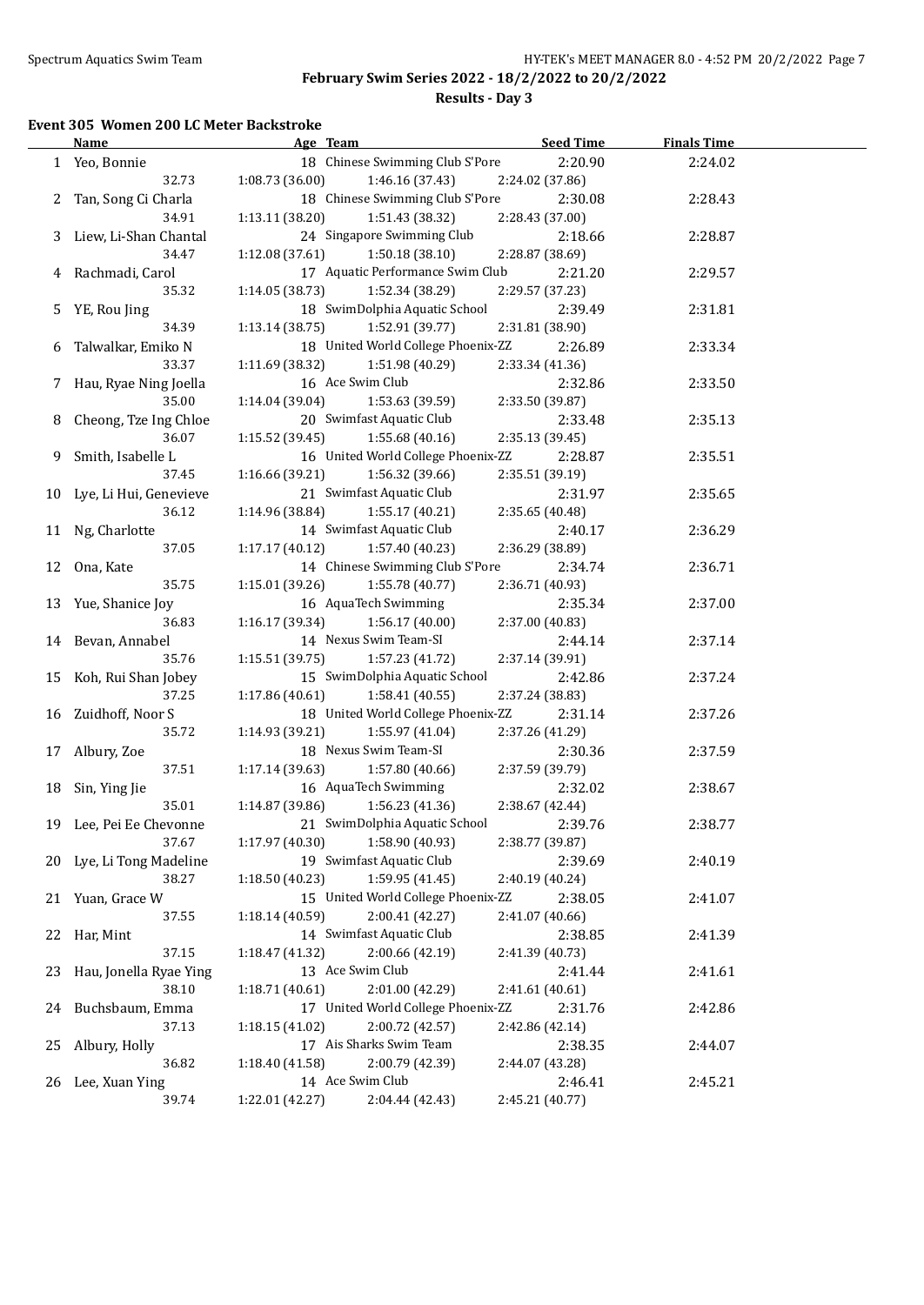**Results - Day 3**

# **(Event 305 Women 200 LC Meter Backstroke)**

|    | <b>Name</b>          | Age Team        |                                  | <b>Seed Time</b> | <b>Finals Time</b> |  |
|----|----------------------|-----------------|----------------------------------|------------------|--------------------|--|
| 27 | Sim, Zhi Qi Victoria |                 | 13 Aquatic Performance Swim Club | 2:51.39          | 2:46.75            |  |
|    | 39.00                | 1:21.85(42.85)  | 2:05.17(43.32)                   | 2:46.75 (41.58)  |                    |  |
| 28 | Lee, Magdalene       |                 | 14 Swimfast Aquatic Club         | 2:46.14          | 2:48.68            |  |
|    | 39.93                | 1:23.15(43.22)  | 2:07.05(43.90)                   | 2:48.68(41.63)   |                    |  |
| 29 | Yam, Yu En           |                 | 13 Aquatic Performance Swim Club | 2:51.44          | 2:49.26            |  |
|    | 39.77                | 1:22.39 (42.62) | 2:06.13(43.74)                   | 2:49.26 (43.13)  |                    |  |
| 30 | Sun, Shilian         |                 | 14 Swimfast Aquatic Club         | 2:50.60          | 2:49.48            |  |
|    | 39.28                | 1:22.06 (42.78) | 2:05.66(43.60)                   | 2:49.48 (43.82)  |                    |  |
| 31 | HO, Zi Rui Lauren    |                 | 13 Swimfast Aquatic Club         | 2:49.57          | 2:50.20            |  |
|    | 39.61                | 1:21.85(42.24)  | 2:05.94 (44.09)                  | 2:50.20(44.26)   |                    |  |
| 32 | Penney, Kirsten      |                 | 16 Ais Sharks Swim Team          | 2:47.46          | 2:51.46            |  |
|    | 37.74                | 1:20.26 (42.52) | 2:05.82(45.56)                   | 2:51.46 (45.64)  |                    |  |
|    |                      |                 |                                  |                  |                    |  |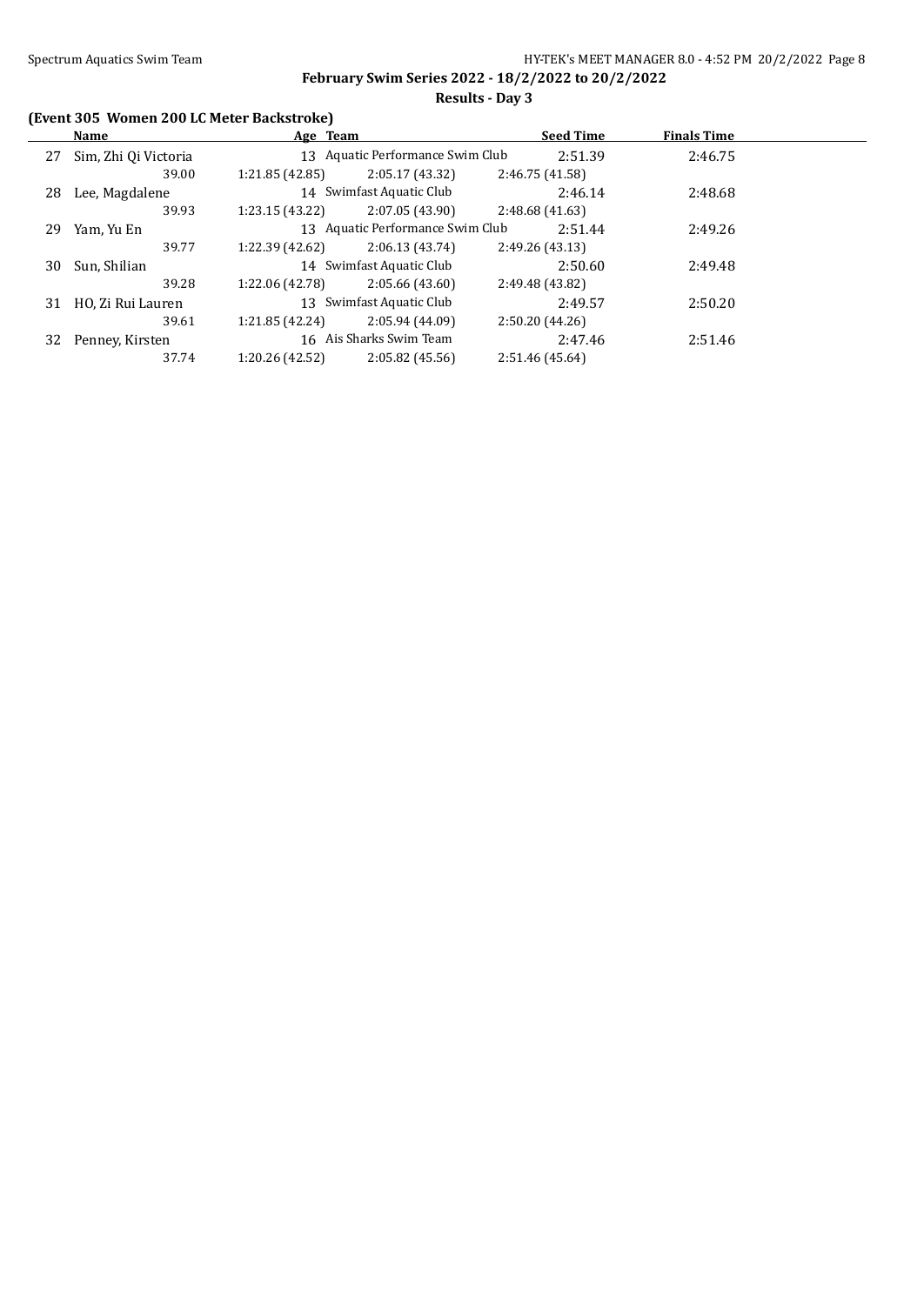**Results - Day 3**

#### **Event 306 Men 200 LC Meter Backstroke**

|       | <b>Name</b>                | Age Team                                                            | <b>Seed Time</b>           | <b>Finals Time</b> |  |
|-------|----------------------------|---------------------------------------------------------------------|----------------------------|--------------------|--|
|       | 1 Tay, Zackery Quan Long   | 17 Chinese Swimming Club S'Pore                                     | 2:04.24                    | 2:06.55            |  |
|       | 30.23                      | 1:02.41 (32.18)<br>1:35.01 (32.60)                                  | 2:06.55 (31.54)            |                    |  |
|       | 2 Cheng, Reagan            | 14 Chinese Swimming Club S'Pore                                     | 2:09.08                    | 2:09.97            |  |
|       | 30.29                      | 1:03.12 (32.83)<br>1:37.01 (33.89)                                  | 2:09.97 (32.96)            |                    |  |
|       | 3 Cui, Yihao Steven        | 16 Swimfast Aquatic Club                                            | 2:21.55                    | 2:14.76            |  |
|       | 31.02                      | 1:03.79 (32.77)<br>1:38.94 (35.15)                                  | 2:14.76 (35.82)            |                    |  |
|       | 4 Ang, YuZhe Matthew       | 15 Ace Swim Club                                                    | 2:12.18                    | 2:15.99            |  |
|       | 31.06                      | 1:41.08 (35.48)<br>1:05.60 (34.54)                                  | 2:15.99 (34.91)            |                    |  |
|       | 5 Lim, Ignatius            | 17 Singapore Swimming Club                                          | 2:14.34                    | 2:17.37            |  |
|       | 30.77                      | 1:06.15 (35.38)<br>1:42.01 (35.86)                                  | 2:17.37 (35.36)            |                    |  |
|       | 6 Chiam, Cohen Barron      | 16 Swimfast Aquatic Club                                            | 2:13.32                    | 2:17.59            |  |
|       | 32.02                      | 1:05.85 (33.83)<br>1:42.07 (36.22)                                  | 2:17.59 (35.52)            |                    |  |
|       | 7 Tan, Jon En Sergio       | 16 AquaTech Swimming                                                | 2:14.39                    | 2:18.59            |  |
|       | 31.84                      | 1:06.73 (34.89)<br>1:42.99 (36.26)                                  | 2:18.59 (35.60)            |                    |  |
| 8     | Ng, Jaden                  | 17 Singapore Swimming Club                                          | 2:16.11                    | 2:18.74            |  |
|       | 30.16                      | 1:42.46 (37.63)<br>1:04.83 (34.67)                                  | 2:18.74 (36.28)            |                    |  |
| 9.    | Wong, Jeng Ian             | 15 Chinese Swimming Club S'Pore                                     | 2:24.73                    | 2:21.22            |  |
|       | 31.19                      | 1:06.48 (35.29)<br>1:44.50 (38.02)                                  | 2:21.22 (36.72)            |                    |  |
|       | 10 Lee, Pete Xuan Xian     | 17 Aquatic Performance Swim Club                                    | 2:18.37                    | 2:21.44            |  |
|       | 30.85                      | 1:06.24 (35.39)<br>1:45.65 (39.41)                                  | 2:21.44 (35.79)            |                    |  |
|       | 11 Lee, Zane Ricardo       | 15 Chinese Swimming Club S'Pore                                     | 2:22.18                    | 2:21.70            |  |
|       | 32.77                      | 1:07.94(35.17)<br>1:45.01 (37.07)                                   | 2:21.70 (36.69)            |                    |  |
|       | 12 Hew, Jeffrey            | 18 Swimfast Aquatic Club                                            | 2:21.35                    | 2:22.09            |  |
|       | 33.18                      | 1:09.64(36.46)<br>1:47.29 (37.65)                                   | 2:22.09 (34.80)            |                    |  |
|       | 13 Lee, Xing Hong Julian   | 14 Aquatic Performance Swim Club                                    | 2:24.17                    | 2:22.52            |  |
|       | 32.24                      | 1:46.20 (37.39)<br>1:08.81(36.57)                                   | 2:22.52 (36.32)            |                    |  |
|       | 14 Kefford, Daniel         | 16 AquaTech Swimming                                                | 2:18.02                    | 2:22.77            |  |
|       | 32.80                      | 1:08.71(35.91)<br>1:45.82 (37.11)                                   | 2:22.77 (36.95)            |                    |  |
|       | 15 Yeo, Kai Hsuen          | 15 Chinese Swimming Club S'Pore                                     | 2:18.89                    | 2:22.84            |  |
|       | 31.44                      | 1:07.91(36.47)<br>1:46.41 (38.50)                                   | 2:22.84 (36.43)            |                    |  |
|       | 16 Seah, Johnavan          | 15 AquaTech Swimming                                                | 2:29.44                    | 2:24.34            |  |
|       | 33.15                      | 1:10.26(37.11)<br>1:47.78 (37.52)                                   | 2:24.34 (36.56)            |                    |  |
|       | 17 Mertens, Maximilian     | 15 Aquatic Performance Swim Club                                    | 2:22.87                    | 2:24.88            |  |
|       | 32.55                      | 1:46.75 (38.05)<br>1:08.70(36.15)                                   | 2:24.88 (38.13)            |                    |  |
|       | 18 Wahking, Jacob<br>32.69 | 16 Aquatic Performance Swim Club                                    | 2:30.66<br>2:25.88 (37.19) | 2:25.88            |  |
|       | 19 Leong, Wei Sheng, Ian   | 1:09.51 (36.82)<br>1:48.69 (39.18)<br>15 SwimDolphia Aquatic School | 2:19.03                    | 2:25.96            |  |
|       | 35.30                      | 1:48.98 (37.19)<br>1:11.79 (36.49)                                  | 2:25.96 (36.98)            |                    |  |
| 20    | Wu, Yang Zhi Wayne         | 16 Chinese Swimming Club S'Pore                                     | 2:32.14                    | 2:27.13            |  |
|       | 34.03                      | 1:50.02 (38.55)<br>1:11.47 (37.44)                                  | 2:27.13 (37.11)            |                    |  |
| 21    | Chan, Tedd Windsor         | 13 Chinese Swimming Club S'Pore                                     | 2:30.92                    | 2:28.15            |  |
|       | 33.38                      | 1:10.47 (37.09)<br>1:49.74 (39.27)                                  | 2:28.15 (38.41)            |                    |  |
| 22    | Lee, Shayne Ding Yuan      | 17 Chinese Swimming Club S'Pore                                     | 2:27.33                    | 2:28.56            |  |
|       | 32.60                      | 1:09.38 (36.78)<br>1:48.64 (39.26)                                  | 2:28.56 (39.92)            |                    |  |
| 23    | Chong, Jun Wei Mika        | 16 Aquatic Masters Swim Club                                        | 2:32.42                    | 2:30.17            |  |
|       | 35.97                      | 1:51.82 (38.60)<br>1:13.22 (37.25)                                  | 2:30.17 (38.35)            |                    |  |
| 24    | Sen, Aaditya               | 19 Art Aquatics                                                     | 2:27.75                    | 2:33.09            |  |
|       | 37.25                      | 1:55.01 (39.04)<br>1:15.97 (38.72)                                  | 2:33.09 (38.08)            |                    |  |
| 25    | Goh, Kai EN Josh           | 14 Singapore Swimming Club                                          | 2:33.78                    | 2:36.75            |  |
|       | 36.25                      | 1:15.78 (39.53)<br>1:57.04 (41.26)                                  | 2:36.75 (39.71)            |                    |  |
| $---$ | Kefford, Joshua            | 18 Ais Sharks Swim Team                                             | 2:25.45                    | <b>NS</b>          |  |
|       | Adeney, Michael            | 19 Nexus Swim Team-SI                                               | 2:18.43                    | <b>NS</b>          |  |
| $---$ | YU, Lennon                 | 16 SwimDolphia Aquatic School                                       | 2:26.35                    | <b>NS</b>          |  |
|       |                            |                                                                     |                            |                    |  |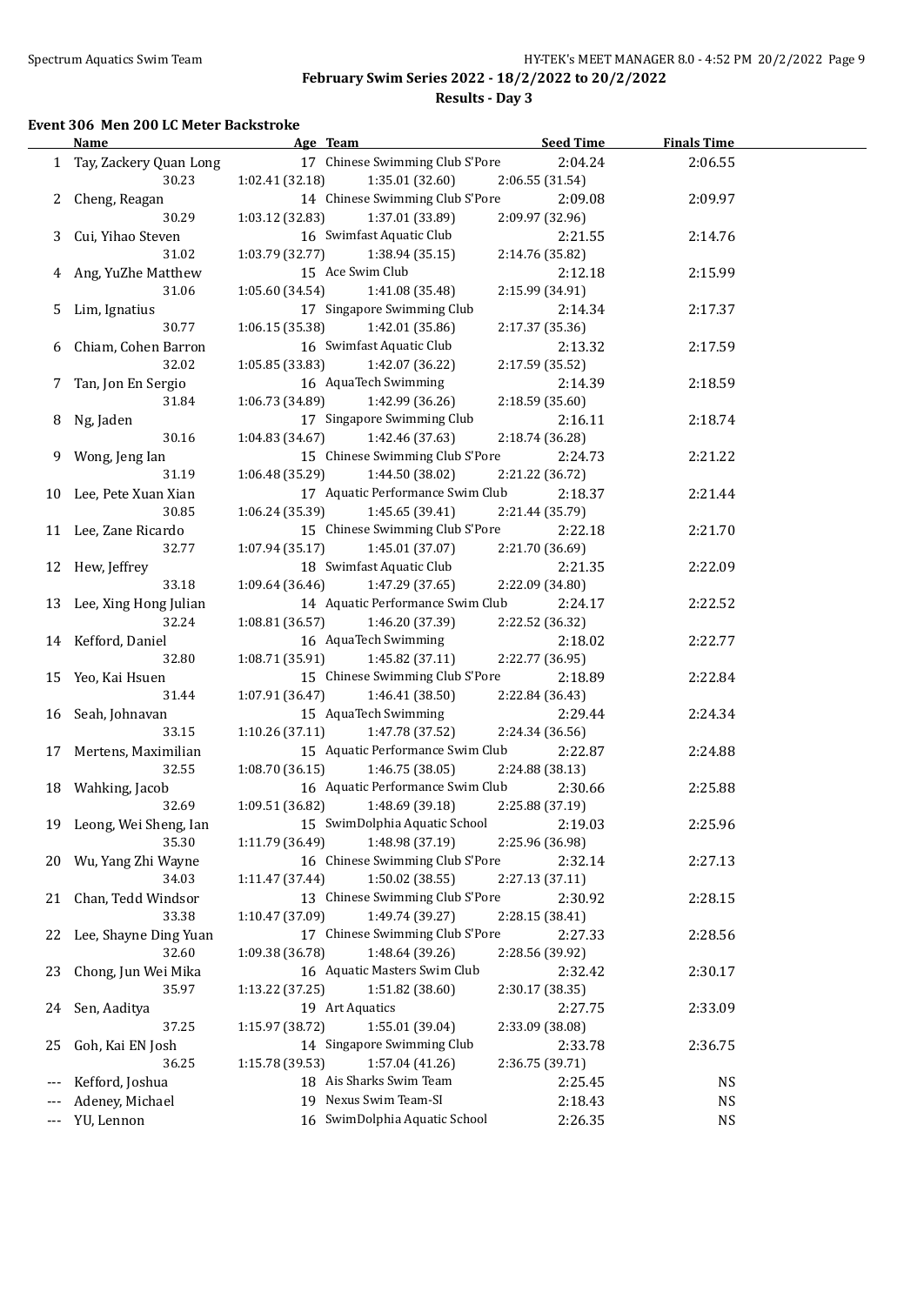# Spectrum Aquatics Swim Team **HY-TEK's MEET MANAGER 8.0 - 4:52 PM 20/2/2022** Page 10 **February Swim Series 2022 - 18/2/2022 to 20/2/2022**

**Results - Day 3**

# **(Event 306 Men 200 LC Meter Backstroke)**

| <b>Name</b>               | Team<br>Age                        | <b>Seed Time</b> | <b>Finals Time</b> |  |
|---------------------------|------------------------------------|------------------|--------------------|--|
| --- Wong, Glenden         | 16 Aquatic Performance Swim Club   | 2:22.16          | NS                 |  |
| --- Koo, Yingxuan Gabriel | 17 Aquatic Performance Swim Club   | 2:04.83          | NS                 |  |
| --- Ives, George C        | 17 United World College Phoenix-ZZ | 2:25.07          | NS                 |  |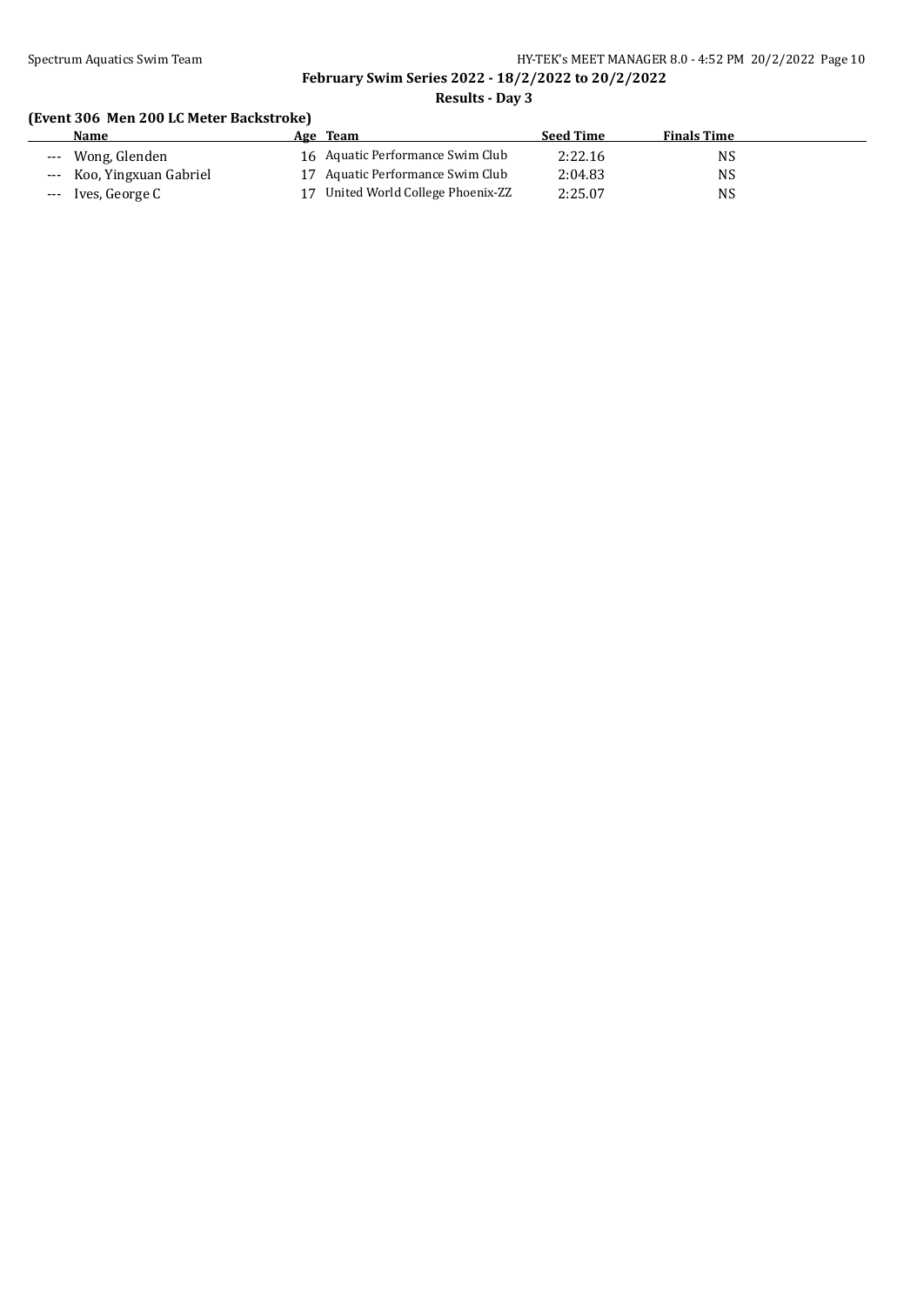# **Results - Day 3**

#### **Event 307 Women 400 LC Meter IM**

|    | <b>Name</b>              | Age Team        |                                    | <b>Seed Time</b>                   | <b>Finals Time</b> |  |
|----|--------------------------|-----------------|------------------------------------|------------------------------------|--------------------|--|
|    | 1 Chew, En Vivienne      |                 | 14 Ace Swim Club                   | 5:21.00                            | 5:19.94            |  |
|    | 32.97                    | 1:09.93(36.96)  | 1:52.29 (42.36)                    | 2:31.43 (39.14)                    |                    |  |
|    | 3:18.09 (46.66)          | 4:04.52 (46.43) | 4:43.86 (39.34)                    | 5:19.94 (36.08)                    |                    |  |
|    | 2 Ng, Xin Li Amanda      |                 | 15 Chinese Swimming Club S'Pore    | 5:31.56                            | 5:21.46            |  |
|    | 32.97                    | 1:10.98(38.01)  | 1:55.40 (44.42)                    | 2:38.27 (42.87)                    |                    |  |
|    | 3:22.21 (43.94)          | 4:05.93 (43.72) | 4:45.04 (39.11)                    | 5:21.46 (36.42)                    |                    |  |
|    | 3 Ang, Candice Ruo Han   |                 | 19 Aquatic Performance Swim Club   | 5:09.32                            | 5:22.54            |  |
|    | 33.27                    | 1:11.46 (38.19) | 1:53.32 (41.86)                    | 2:34.02 (40.70)                    |                    |  |
|    | 3:22.09 (48.07)          | 4:10.63 (48.54) | 4:46.88 (36.25)                    | 5:22.54 (35.66)                    |                    |  |
|    | 4 Izam, Zahra            |                 | 13 Elite Swim Swim                 | 5:28.11                            | 5:23.94            |  |
|    | 33.58                    | 1:13.34(39.76)  | 1:56.67 (43.33)                    | 2:39.85 (43.18)                    |                    |  |
|    | 3:23.23 (43.38)          | 4:07.89 (44.66) | 4:46.73 (38.84)                    | 5:23.94 (37.21)                    |                    |  |
|    | 5 Tay, Wei Hui Rachael   |                 | 17 Swimfast Aquatic Club           | 5:20.95                            | 5:24.79            |  |
|    | 33.38                    | 1:12.48(39.10)  | 1:55.89 (43.41)                    | 2:38.86 (42.97)                    |                    |  |
|    | 3:24.46 (45.60)          | 4:11.09 (46.63) | 4:48.69 (37.60)                    | 5:24.79 (36.10)                    |                    |  |
|    | 6 Rachmadi, Carol        |                 | 17 Aquatic Performance Swim Club   | 5:25.70                            | 5:27.47            |  |
|    | 35.07                    | 1:15.51(40.44)  | 1:59.07 (43.56)                    | 2:40.87 (41.80)                    |                    |  |
|    | 3:27.87 (47.00)          | 4:15.96 (48.09) | 4:53.46 (37.50)                    | 5:27.47 (34.01)                    |                    |  |
|    | 7 Ling, Sze Yi Trina     |                 | 17 Aquatic Masters Swim Club       | 5:12.64                            | 5:27.88            |  |
|    | 34.12                    | 1:14.54 (40.42) | 1:57.97 (43.43)                    | 2:39.80 (41.83)                    |                    |  |
|    | 3:28.26 (48.46)          | 4:16.49 (48.23) | 4:53.37 (36.88)                    | 5:27.88 (34.51)                    |                    |  |
|    | 8 Low, Zi Qi Manda       |                 | 15 Chinese Swimming Club S'Pore    | 5:46.25                            | 5:30.57            |  |
|    | 33.72                    | 1:14.18(40.46)  | 1:59.19(45.01)                     | 2:42.05 (42.86)                    |                    |  |
|    | 3:28.28 (46.23)          | 4:16.36 (48.08) | 4:54.46 (38.10)                    | 5:30.57 (36.11)                    |                    |  |
|    | 9 Lim, Wan Ting          |                 | 16 Swimfast Aquatic Club           | 5:32.07                            | 5:31.26            |  |
|    | 32.84                    | 1:11.80 (38.96) | 1:58.18 (46.38)                    | 2:42.51 (44.33)                    |                    |  |
|    | 3:30.07 (47.56)          | 4:16.95 (46.88) | 4:55.21 (38.26)                    | 5:31.26 (36.05)                    |                    |  |
|    | 10 NG, Xin Hui           |                 | 13 Pacific Swimming Club-ZZ        | 5:46.77                            | 5:31.62            |  |
|    | 34.86                    | 1:15.50(40.64)  | 1:59.41 (43.91)                    | 2:41.54 (42.13)                    |                    |  |
|    | 3:27.58 (46.04)          | 4:14.05(46.47)  | 4:53.45 (39.40)                    | 5:31.62 (38.17)                    |                    |  |
|    | 11 Xu, Inga              |                 | 13 Nexus Swim Team-SI              | 5:39.80                            | 5:34.22            |  |
|    | 34.94                    | 1:17.14(42.20)  | 2:01.43 (44.29)                    | 2:43.85 (42.42)                    |                    |  |
|    | 3:30.90 (47.05)          | 4:18.10 (47.20) | 4:56.88 (38.78)                    | 5:34.22 (37.34)                    |                    |  |
|    | 12 Mastamam, Azlina      |                 | 13 Olympia Swimming Club           | 5:38.51                            |                    |  |
|    | 33.27                    | 1:12.47 (39.20) |                                    |                                    | 5:34.57            |  |
|    | 3:29.40 (49.66)          | 4:19.15(49.75)  | 1:56.39 (43.92)<br>4:57.74 (38.59) | 2:39.74 (43.35)<br>5:34.57 (36.83) |                    |  |
|    | 13 Chang, Catherine      |                 | 14 AquaTech Swimming               | 6:02.92                            | 5:35.43            |  |
|    | 33.96                    |                 | $1:14.11(40.15)$ $1:56.38(42.27)$  | 2:39.28 (42.90)                    |                    |  |
|    | 3:28.25 (48.97)          | 4:17.76 (49.51) | 4:56.82 (39.06)                    | 5:35.43 (38.61)                    |                    |  |
|    | 14 Koh, Kar Xuan Kayla   |                 | 14 Aquatic Performance Swim Club   | 5:53.89                            |                    |  |
|    |                          | 1:14.61 (39.94) |                                    |                                    | 5:37.25            |  |
|    | 34.67<br>3:31.99 (47.35) |                 | 2:00.40 (45.79)                    | 2:44.64 (44.24)                    |                    |  |
|    |                          | 4:19.26 (47.27) | 4:59.46 (40.20)                    | 5:37.25 (37.79)                    |                    |  |
| 15 | Flosi, Kamryn            |                 | 14 AquaTech Swimming               | 6:13.02                            | 5:40.28            |  |
|    | 33.05                    | 1:14.15(41.10)  | 1:58.11 (43.96)                    | 2:42.44 (44.33)                    |                    |  |
|    | 3:33.40 (50.96)          | 4:25.12 (51.72) | 5:04.03 (38.91)                    | 5:40.28 (36.25)                    |                    |  |
| 16 | Taguchi, Julia Chiyo     |                 | 13 Singapore Swimming Club         | 5:30.64                            | 5:44.01            |  |
|    | 34.88                    | 1:16.41 (41.53) | 2:04.68 (48.27)                    | 2:49.52 (44.84)                    |                    |  |
|    | 3:37.17 (47.65)          | 4:25.62 (48.45) | 5:04.87 (39.25)                    | 5:44.01 (39.14)                    |                    |  |
| 17 | Dewan, Sofie             |                 | 14 AquaTech Swimming               | 6:13.00                            | 5:46.07            |  |
|    | 35.40                    | 1:17.35 (41.95) | 2:02.60 (45.25)                    | 2:46.12 (43.52)                    |                    |  |
|    | 3:39.22 (53.10)          | 4:30.49 (51.27) | 5:08.98 (38.49)                    | 5:46.07 (37.09)                    |                    |  |
| 18 | Hau, Jonella Ryae Ying   |                 | 13 Ace Swim Club                   | 5:49.81                            | 5:52.21            |  |
|    | 36.02                    | 1:19.88 (43.86) | 2:06.18 (46.30)                    | 2:50.10 (43.92)                    |                    |  |
|    | 3:39.76 (49.66)          | 4:30.68 (50.92) | 5:12.88 (42.20)                    | 5:52.21 (39.33)                    |                    |  |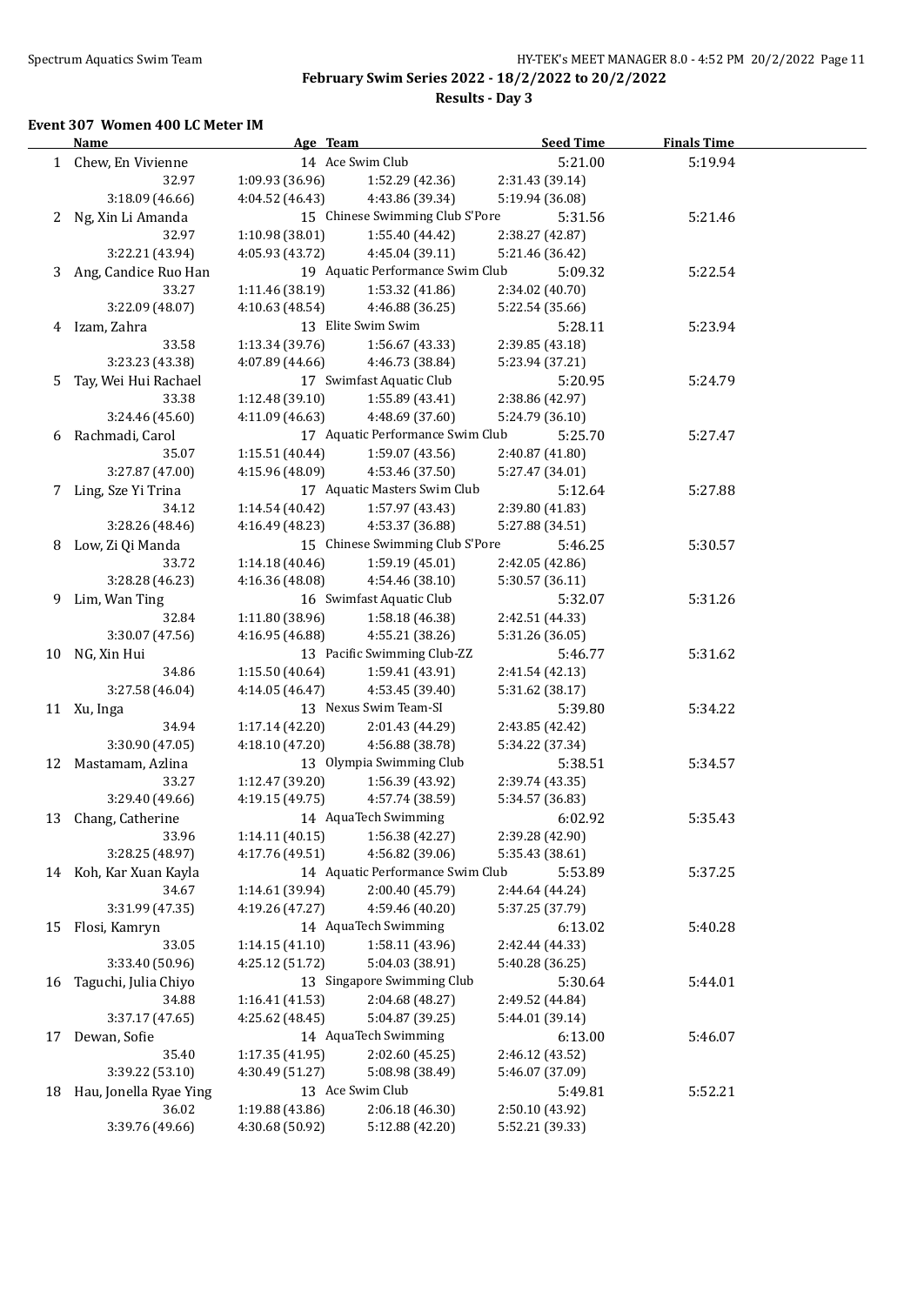# **(Event 307 Women 400 LC Meter IM)**

|     | Name                        | Age Team          |                                  | <b>Seed Time</b> | <b>Finals Time</b> |  |
|-----|-----------------------------|-------------------|----------------------------------|------------------|--------------------|--|
|     | 19 Zhao, Qintong            |                   | 14 Olympia Swimming Club         | 5:52.78          | 5:55.13            |  |
|     | 35.79                       | 1:20.65 (44.86)   | 2:11.94 (51.29)                  | 2:59.68 (47.74)  |                    |  |
|     | 3:47.97 (48.29)             | 4:36.87 (48.90)   | 5:16.81 (39.94)                  | 5:55.13 (38.32)  |                    |  |
| 20  | Law, Zeyi Amanda            |                   | 14 Ace Swim Club                 | 5:54.20          | 5:55.76            |  |
|     | 38.96                       | 1:24.26 (45.30)   | 2:10.39(46.13)                   | 2:54.54 (44.15)  |                    |  |
|     | 3:45.20 (50.66)             | 4:35.44 (50.24)   | 5:17.03 (41.59)                  | 5:55.76 (38.73)  |                    |  |
| 21  | Ong, Zi Rui Ricci           |                   | 14 Chinese Swimming Club S'Pore  | 5:50.80          | 5:56.53            |  |
|     | 36.50                       | 1:21.52 (45.02)   | 2:09.04 (47.52)                  | 2:55.24 (46.20)  |                    |  |
|     | 3:43.25 (48.01)             | 4:31.78 (48.53)   | 5:14.48 (42.70)                  | 5:56.53 (42.05)  |                    |  |
| 22  | Tan, Xuan En Sidney         |                   | 13 Chinese Swimming Club S'Pore  | 6:13.81          | 6:02.22            |  |
|     | 35.16                       | 1:18.70(43.54)    | 2:05.48 (46.78)                  | 2:51.54 (46.06)  |                    |  |
|     | 3:42.76 (51.22)             | 4:34.85 (52.09)   | 5:19.55 (44.70)                  | 6:02.22 (42.67)  |                    |  |
| 23  | Lim Laurie, Maia            |                   | 13 AquaTech Swimming             | 6:26.44          | 6:14.22            |  |
|     | 35.99                       | 1:22.32 (46.33)   | 2:09.77 (47.45)                  | 2:57.18 (47.41)  |                    |  |
|     | 3:51.43 (54.25)             | 4:49.15 (57.72)   | 5:33.88 (44.73)                  | 6:14.22 (40.34)  |                    |  |
|     | 24 Tham, Jezelle Jingyi     |                   | 13 Aquatic Performance Swim Club | 5:56.68          | 6:15.52            |  |
|     | 40.65                       | 1:33.44 (52.79)   | 2:23.37 (49.93)                  | 3:11.37(48.00)   |                    |  |
|     | 4:01.63 (50.26)             | 4:53.42 (51.79)   | 5:35.63 (42.21)                  | 6:15.52 (39.89)  |                    |  |
| 25  | Rajenthran, Samantha Nicole |                   | 13 Swimfast Aquatic Club         | 6:50.34          | 6:16.08            |  |
|     | 39.42                       | 1:26.58(47.16)    | 2:14.20 (47.62)                  | 3:01.84 (47.64)  |                    |  |
|     | 3:55.43 (53.59)             | 4:49.12 (53.69)   | 5:34.66 (45.54)                  | 6:16.08 (41.42)  |                    |  |
| 26  | Sweeney, Tegan A            |                   | 15 Cis Huskies Swim Team-ZZ      | 6:33.97          | 6:33.50            |  |
|     | 40.39                       | 1:31.14(50.75)    | 2:23.37 (52.23)                  | 3:13.67 (50.30)  |                    |  |
|     | 4:13.57 (59.90)             | 5:14.15 (1:00.58) | 5:52.86 (38.71)                  | 6:33.50 (40.64)  |                    |  |
| 27  | Jain, Risha                 |                   | 14 AquaTech Swimming             | 7:01.24          | 6:36.03            |  |
|     | 40.03                       | 1:36.42 (56.39)   | 2:28.74 (52.32)                  | 3:18.91(50.17)   |                    |  |
|     | 4:14.80 (55.89)             | 5:10.37(55.57)    | 5:53.34 (42.97)                  | 6:36.03(42.69)   |                    |  |
| 28  | Ong, Jing Yi Stephanie      |                   | 15 Chinese Swimming Club S'Pore  | 6:34.18          | 6:47.26            |  |
|     | 42.30                       | 1:36.73 (54.43)   |                                  | 3:15.25()        |                    |  |
|     | 4:11.84 (56.59)             | 5:10.35 (58.51)   | 5:59.79 (49.44)                  | 6:47.26 (47.47)  |                    |  |
|     | Koh, Kai Llin               |                   | 15 Aquatic Masters Swim Club     | 5:34.61          | <b>NS</b>          |  |
| --- | Cheah, Jia Ying Isabelle    |                   | 15 Singapore Swimming Club       | 5:49.91          | <b>NS</b>          |  |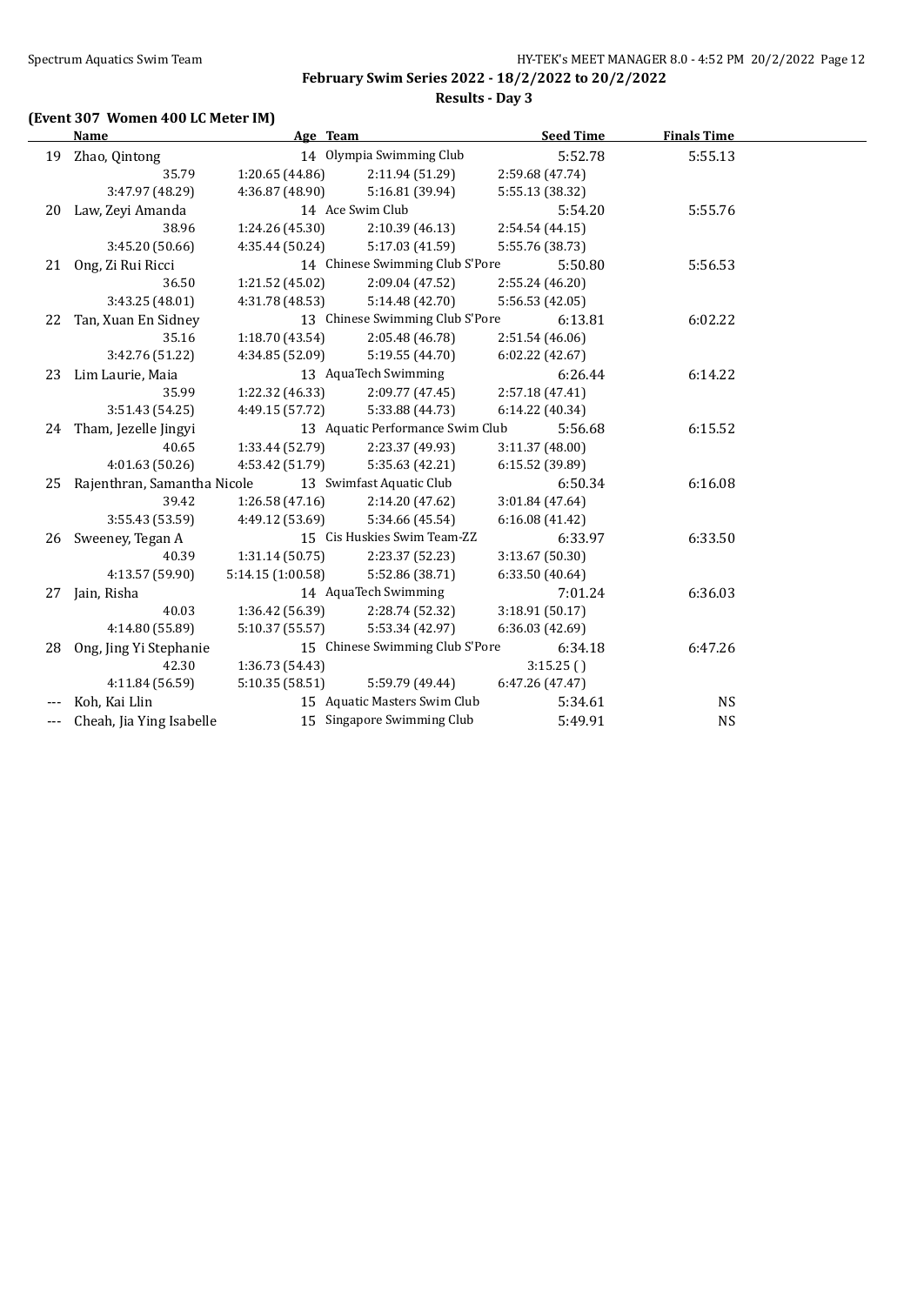**Results - Day 3**

#### **Event 308 Men 400 LC Meter IM**

|    | <u>Name</u>                               | Age Team                                    |                                             | <b>Seed Time</b> | <b>Finals Time</b> |  |
|----|-------------------------------------------|---------------------------------------------|---------------------------------------------|------------------|--------------------|--|
|    | 30 AquaTech Swimming<br>1 Pang, Sheng Jun |                                             | 4:22.94                                     | 4:32.45          |                    |  |
|    | 28.39                                     | 1:01.66(33.27)                              | 1:37.45 (35.79)                             | 2:13.94 (36.49)  |                    |  |
|    | 2:51.24 (37.30)                           | 3:30.06 (38.82)                             | 4:01.60 (31.54)                             | 4:32.45 (30.85)  |                    |  |
|    | 2 Cassin, Jack                            |                                             | 18 Nexus Swim Team-SI                       | 4:25.98          | 4:33.99            |  |
|    | 27.68                                     | 1:00.74(33.06)                              | 1:36.72 (35.98)                             | 2:13.19 (36.47)  |                    |  |
|    | 2:51.41 (38.22)                           | 3:31.16 (39.75)                             | 4:03.06 (31.90)                             | 4:33.99 (30.93)  |                    |  |
| 3  | Tay, Zackery Quan Long                    |                                             | 17 Chinese Swimming Club S'Pore             | 4:42.79          | 4:38.84            |  |
|    | 29.69                                     | 1:04.22 (34.53)                             | 1:40.67 (36.45)                             | 2:15.32 (34.65)  |                    |  |
|    | 2:55.10 (39.78)                           | 3:34.92 (39.82)                             | 4:08.50 (33.58)                             | 4:38.84 (30.34)  |                    |  |
|    | 4 Chiam, Cohen Barron                     |                                             | 16 Swimfast Aquatic Club                    | 4:44.11          | 4:40.31            |  |
|    | 29.21                                     | 1:02.76(33.55)                              | 1:40.59 (37.83)                             | 2:16.98 (36.39)  |                    |  |
|    | 2:56.04 (39.06)                           | 3:36.24(40.20)                              | 4:09.74 (33.50)                             | 4:40.31 (30.57)  |                    |  |
| 5. | Oh, Rui Zhi Ritchie                       |                                             | 20 Aquatic Performance Swim Club            | 4:32.61          | 4:42.32            |  |
|    | 29.42                                     | 1:03.14(33.72)                              | 1:40.87 (37.73)                             | 2:18.61 (37.74)  |                    |  |
|    | 2:57.71 (39.10)                           | 3:38.50 (40.79)                             | 4:10.89 (32.39)                             | 4:42.32 (31.43)  |                    |  |
|    | 6 Ong, Yi Hao Terence                     |                                             | 18 Aquatic Performance Swim Club<br>4:37.04 |                  |                    |  |
|    | 29.71                                     | 1:03.82(34.11)                              | 1:44.21 (40.39)                             | 2:23.59 (39.38)  | 4:45.51            |  |
|    | 3:02.44 (38.85)                           | 3:41.38 (38.94)                             | 4:14.33 (32.95)                             | 4:45.51 (31.18)  |                    |  |
|    | 7 Goh, Lachlan                            |                                             | 16 AquaTech Swimming                        | 4:43.71          | 4:45.85            |  |
|    | 29.53                                     | 1:03.70 (34.17)                             | 1:41.94 (38.24)                             | 2:19.47 (37.53)  |                    |  |
|    | 2:59.97 (40.50)                           | 3:40.72 (40.75)                             | 4:14.55 (33.83)                             | 4:45.85 (31.30)  |                    |  |
| 8  | Tan, Ephraim                              |                                             | 18 Aquatic Performance Swim Club            | 4:33.79          | 4:48.63            |  |
|    | 28.02                                     | 59.85 (31.83)                               | 1:37.24 (37.39)                             | 2:13.96 (36.72)  |                    |  |
|    | 2:55.84 (41.88)                           | 3:39.90 (44.06)                             | 4:14.72 (34.82)                             | 4:48.63 (33.91)  |                    |  |
| 9. | Ang, YuZhe Matthew                        | 15 Ace Swim Club                            |                                             | 4:46.16          | 4:53.50            |  |
|    | 30.38                                     | 1:06.17 (35.79)                             | 1:44.04 (37.87)                             | 2:21.21 (37.17)  |                    |  |
|    | 3:03.76 (42.55)                           | 3:47.88 (44.12)                             | 4:21.81 (33.93)                             | 4:53.50 (31.69)  |                    |  |
|    | 10 Ang, Yukai Luke                        |                                             | 14 Ace Swim Club                            | 5:06.74          | 5:02.23            |  |
|    | 31.65                                     | 1:08.13 (36.48)                             | 1:47.51 (39.38)                             | 2:26.14 (38.63)  |                    |  |
|    | 3:09.73 (43.59)                           | 3:53.47 (43.74)                             | 4:29.14 (35.67)                             | 5:02.23 (33.09)  |                    |  |
|    | 11 Lock, Leroy                            |                                             | 16 AquaTech Swimming                        | 4:48.25          | 5:03.17            |  |
|    | 28.94                                     | 1:03.78 (34.84)                             | 1:45.05 (41.27)                             | 2:23.64 (38.59)  |                    |  |
|    | 3:09.37 (45.73)                           | 3:55.25(45.88)                              | 4:29.99 (34.74)                             | 5:03.17 (33.18)  |                    |  |
|    | 12 Cheah, Timothy                         |                                             | 14 Singapore Swimming Club                  | 5:16.52          | 5:04.39            |  |
|    | 32.27                                     | 1:09.99 (37.72)                             | 1:50.13 (40.14)                             | 2:29.69 (39.56)  |                    |  |
|    | 3:10.09(40.40)                            | 3:52.54(42.45)                              | 4:29.56 (37.02)                             | 5:04.39 (34.83)  |                    |  |
|    | 13 Wong, Jeng Ian                         |                                             | 15 Chinese Swimming Club S'Pore             | 5:29.03          | 5:05.47            |  |
|    | 28.69                                     |                                             | $1:03.17(34.48)$ $1:41.86(38.69)$           | 2:19.76 (37.90)  |                    |  |
|    | 3:05.55 (45.79)                           | 3:52.71 (47.16)                             | 4:29.07 (36.36)                             | 5:05.47 (36.40)  |                    |  |
|    | 14 Leong, Wei Sheng, Ian                  |                                             | 15 SwimDolphia Aquatic School               | 5:15.36          | 5:06.57            |  |
|    | 31.97                                     | 1:08.18(36.21)                              | 1:48.16 (39.98)                             | 2:27.05 (38.89)  |                    |  |
|    | 3:13.58 (46.53)                           | 3:59.38 (45.80)                             | 4:33.99 (34.61)                             | 5:06.57 (32.58)  |                    |  |
| 15 | Lee, Shi Jie                              |                                             | 15 AquaTech Swimming                        | 5:19.85          | 5:08.71            |  |
|    | 30.07                                     | 1:04.98 (34.91)                             | 1:48.23 (43.25)                             | 2:29.42 (41.19)  |                    |  |
|    | 3:13.07(43.65)                            | 3:57.29 (44.22)                             | 4:35.07 (37.78)                             | 5:08.71 (33.64)  |                    |  |
| 16 | Wee, En Xun Gabriel                       |                                             | 16 Art Aquatics                             | 4:53.83          | 5:08.87            |  |
|    | 30.66                                     | 1:05.75 (35.09)                             | 1:50.74 (44.99)                             | 2:32.63 (41.89)  |                    |  |
|    | 3:17.34 (44.71)                           | 4:01.53 (44.19)                             | 4:35.62 (34.09)                             | 5:08.87 (33.25)  |                    |  |
| 17 | Lim, Ryan Wei-Ming                        |                                             | 15 Singapore Swimming Club                  | 5:05.89          | 5:10.35            |  |
|    | 31.83                                     | 1:07.90 (36.07)                             | 1:53.04 (45.14)                             | 2:35.05 (42.01)  |                    |  |
|    | 3:17.70 (42.65)                           | 4:01.11 (43.41)                             | 4:37.62 (36.51)                             | 5:10.35 (32.73)  |                    |  |
| 18 | Wong, Jeremy                              | 16 Aquatic Performance Swim Club<br>5:09.18 |                                             |                  | 5:10.69            |  |
|    | 30.56                                     | 1:07.70 (37.14)                             | 1:49.68 (41.98)                             | 2:30.68 (41.00)  |                    |  |
|    | 3:14.89 (44.21)                           | 3:59.42 (44.53)                             | 4:35.87 (36.45)                             | 5:10.69 (34.82)  |                    |  |
|    |                                           |                                             |                                             |                  |                    |  |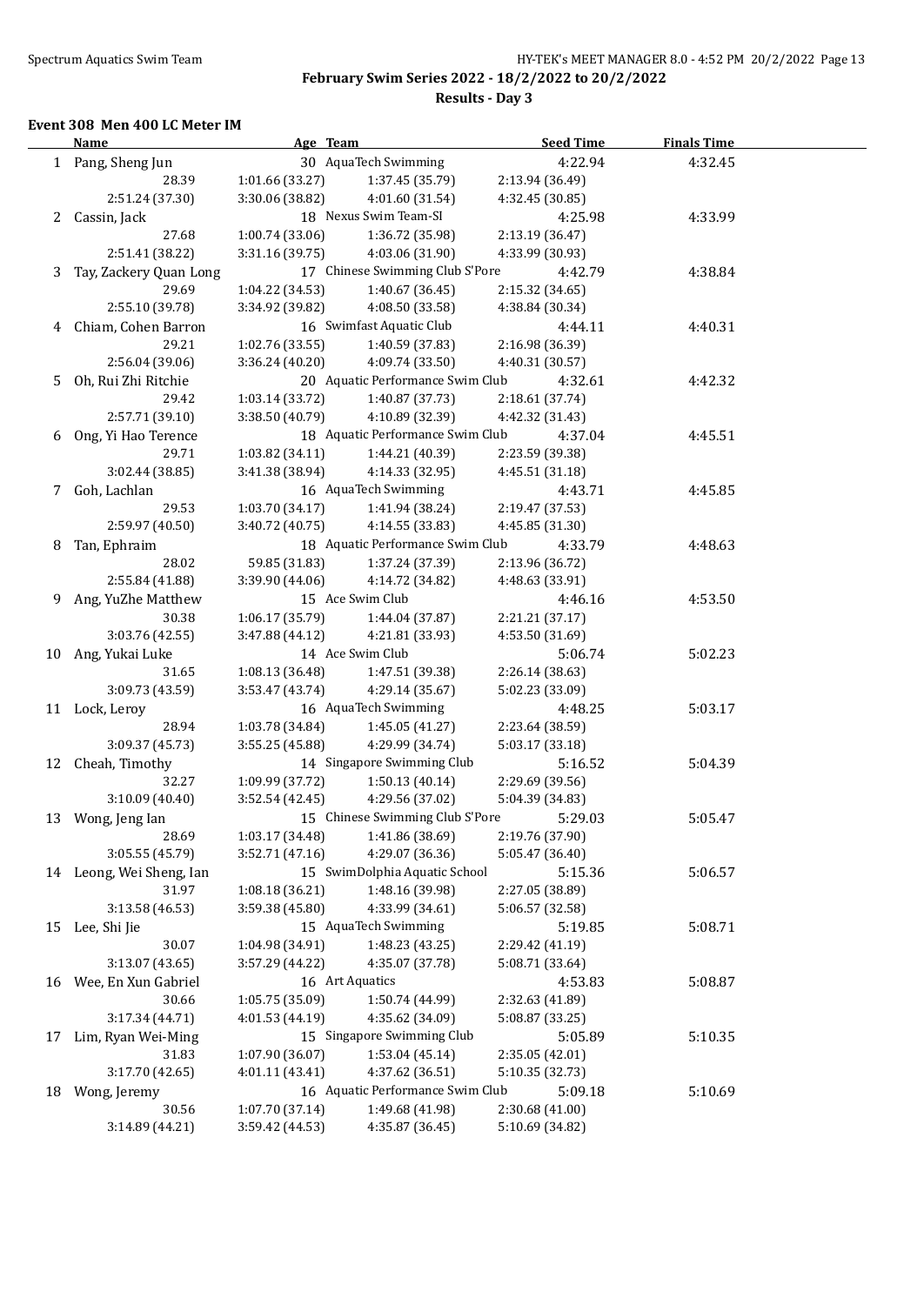# **(Event 308 Men 400 LC Meter IM)**

**Results - Day 3**

|    | <b>Name</b>                                     | Age Team                                   |                                    | <b>Seed Time</b> | <b>Finals Time</b> |  |
|----|-------------------------------------------------|--------------------------------------------|------------------------------------|------------------|--------------------|--|
|    | 19 Catlin, Christian                            |                                            | 14 Chinese Swimming Club S'Pore    | 5:26.45          | 5:10.75            |  |
|    | 32.33                                           | 1:10.61(38.28)                             | 1:51.32 (40.71)                    | 2:31.68 (40.36)  |                    |  |
|    | 3:15.40 (43.72)                                 | 3:59.76 (44.36)                            | 4:36.12 (36.36)                    | 5:10.75 (34.63)  |                    |  |
| 20 | 13 Singapore Swimming Club<br>Soh, Wei Ze Jabez |                                            |                                    | 5:28.44          | 5:11.10            |  |
|    | 31.98                                           | 1:09.13(37.15)                             | 1:51.45 (42.32)                    | 2:31.30 (39.85)  |                    |  |
|    | 3:16.02 (44.72)                                 | 4:00.92 (44.90)                            | 4:37.44 (36.52)                    | 5:11.10 (33.66)  |                    |  |
|    | 21 Lim, Yu Le Lucas                             | 15 Chinese Swimming Club S'Pore            |                                    | 5:21.43          | 5:11.56            |  |
|    | 32.61                                           | 1:10.35(37.74)                             | 1:54.19 (43.84)                    | 2:37.33 (43.14)  |                    |  |
|    | 3:17.31 (39.98)                                 | 3:58.63 (41.32)                            | 4:35.98 (37.35)                    | 5:11.56 (35.58)  |                    |  |
|    | 22 Terao, Kento                                 | 16 Uwcsea-East                             |                                    | 5:07.30          | 5:12.44            |  |
|    | 32.57                                           | 1:10.32(37.75)                             | 1:51.62 (41.30)                    | 2:31.10 (39.48)  |                    |  |
|    | 3:15.82 (44.72)                                 | 4:00.86 (45.04)                            | 4:37.12 (36.26)                    | 5:12.44 (35.32)  |                    |  |
| 23 | Ghannam, Karl                                   |                                            | 16 Uwcsea-East                     |                  | 5:12.67            |  |
|    | 31.26                                           | 1:09.65 (38.39)                            | 1:50.66(41.01)                     | 2:31.26 (40.60)  |                    |  |
|    | 3:15.72 (44.46)                                 | 4:01.34 (45.62)                            | 4:38.37 (37.03)                    | 5:12.67 (34.30)  |                    |  |
|    | 24 Lee, Joseph Jian Kai                         |                                            | 15 Ace Swim Club                   | 5:00.07          | 5:13.19            |  |
|    | 30.58                                           | 1:05.86 (35.28)                            | 1:47.36 (41.50)                    | 2:28.39 (41.03)  |                    |  |
|    | 3:15.46 (47.07)                                 | 4:02.24 (46.78)                            | 4:39.06 (36.82)                    | 5:13.19 (34.13)  |                    |  |
| 25 | Lim, Cheng Yu                                   |                                            | 15 SwimDolphia Aquatic School      | 5:25.31          | 5:14.30            |  |
|    | 31.31                                           | 1:09.01 (37.70)                            | 1:52.33 (43.32)                    | 2:34.11 (41.78)  |                    |  |
|    | 3:18.58 (44.47)                                 | 4:04.23 (45.65)                            | 4:40.86 (36.63)                    | 5:14.30 (33.44)  |                    |  |
|    | 26 Karthikeyan, Aadhav                          |                                            | 17 Pacific Swimming Club-ZZ        | 5:16.47          | 5:14.91            |  |
|    | 32.08                                           | 1:10.53(38.45)                             | 1:50.59 (40.06)                    | 2:29.29 (38.70)  |                    |  |
|    | 3:13.86 (44.57)                                 | 4:00.17 (46.31)                            | 4:37.98 (37.81)                    | 5:14.91 (36.93)  |                    |  |
| 27 | Shah, Rahul Viren                               |                                            | 15 Singapore Swimming Club         | 5:18.83          | 5:17.12            |  |
|    | 29.88                                           | 1:06.81 (36.93)                            | 1:49.89 (43.08)                    | 2:31.34 (41.45)  |                    |  |
|    | 3:16.99(45.65)                                  | 4:03.78 (46.79)                            | 4:41.47 (37.69)                    | 5:17.12 (35.65)  |                    |  |
| 28 | Tan, Benjamin                                   | 13 Chinese Swimming Club S'Pore<br>5:29.76 |                                    |                  | 5:18.03            |  |
|    | 33.82                                           | 1:14.80 (40.98)                            | 1:58.49 (43.69)                    | 2:41.15 (42.66)  |                    |  |
|    | 3:21.21 (40.06)                                 | 4:03.05(41.84)                             | 4:42.12 (39.07)                    | 5:18.03 (35.91)  |                    |  |
| 29 | Loh, Reyes Loh                                  |                                            | 15 Swimfast Aquatic Club           | 5:16.03          | 5:18.36            |  |
|    | 30.17                                           | 1:04.57 (34.40)                            | 1:44.73 (40.16)                    | 2:23.70 (38.97)  |                    |  |
|    | 3:12.93 (49.23)                                 | 4:02.02 (49.09)                            | 4:40.71 (38.69)                    | 5:18.36 (37.65)  |                    |  |
| 30 | Ong, YU Xiang Bryan                             |                                            | 13 Pacific Swimming Club-ZZ        | 5:23.61          | 5:19.93            |  |
|    | 32.44                                           | 1:09.47 (37.03)                            | 1:51.82 (42.35)                    | 2:32.60 (40.78)  |                    |  |
|    | 3:17.17 (44.57)                                 | 4:02.92 (45.75)                            | 4:42.26 (39.34)                    | 5:19.93 (37.67)  |                    |  |
|    | 31 Yeo, Gong Yi Ethan                           | 13 Chinese Swimming Club S'Pore            |                                    | 5:32.78          | 5:22.51            |  |
|    | 33.75                                           | 1:14.10 (40.35)                            | 1:56.56 (42.46)                    | 2:38.05 (41.49)  |                    |  |
|    | 3:23.41 (45.36)                                 | 4:08.82 (45.41)                            | 4:46.64 (37.82)                    | 5:22.51 (35.87)  |                    |  |
| 32 | Diermayr, Matthias                              |                                            | 16 United World College Phoenix-ZZ | 5:14.08          | 5:22.70            |  |
|    | 31.63                                           | 1:09.68 (38.05)                            | 1:50.50 (40.82)                    | 2:31.97 (41.47)  |                    |  |
|    | 3:17.35 (45.38)                                 | 4:04.91 (47.56)                            | 4:44.21 (39.30)                    | 5:22.70 (38.49)  |                    |  |
| 33 | Chua, Isaac Wei En                              |                                            | 13 Pacific Swimming Club-ZZ        | 5:35.57          | 5:24.05            |  |
|    | 33.61                                           | 1:12.00 (38.39)                            | 1:56.52 (44.52)                    | 2:40.22 (43.70)  |                    |  |
|    | 3:25.23 (45.01)                                 | 4:09.48 (44.25)                            | 4:47.72 (38.24)                    | 5:24.05 (36.33)  |                    |  |
| 34 | Fekete, Andras                                  |                                            | 42 Singapore Swimming Club         | 5:26.31          | 5:30.73            |  |
|    | 31.74                                           | 1:09.16 (37.42)                            | 1:51.56 (42.40)                    | 2:34.22 (42.66)  |                    |  |
|    | 3:22.66 (48.44)                                 | 4:11.29 (48.63)                            | 4:51.95 (40.66)                    | 5:30.73 (38.78)  |                    |  |
| 35 | Goh, Liam Zachariah                             | 13 Chinese Swimming Club S'Pore            |                                    | 5:29.66          | 5:30.77            |  |
|    | 33.47                                           | 1:13.94 (40.47)                            | 1:59.19 (45.25)                    | 2:42.62 (43.43)  |                    |  |
|    | 3:28.56 (45.94)                                 | 4:14.75 (46.19)                            | 4:53.93 (39.18)                    | 5:30.77 (36.84)  |                    |  |